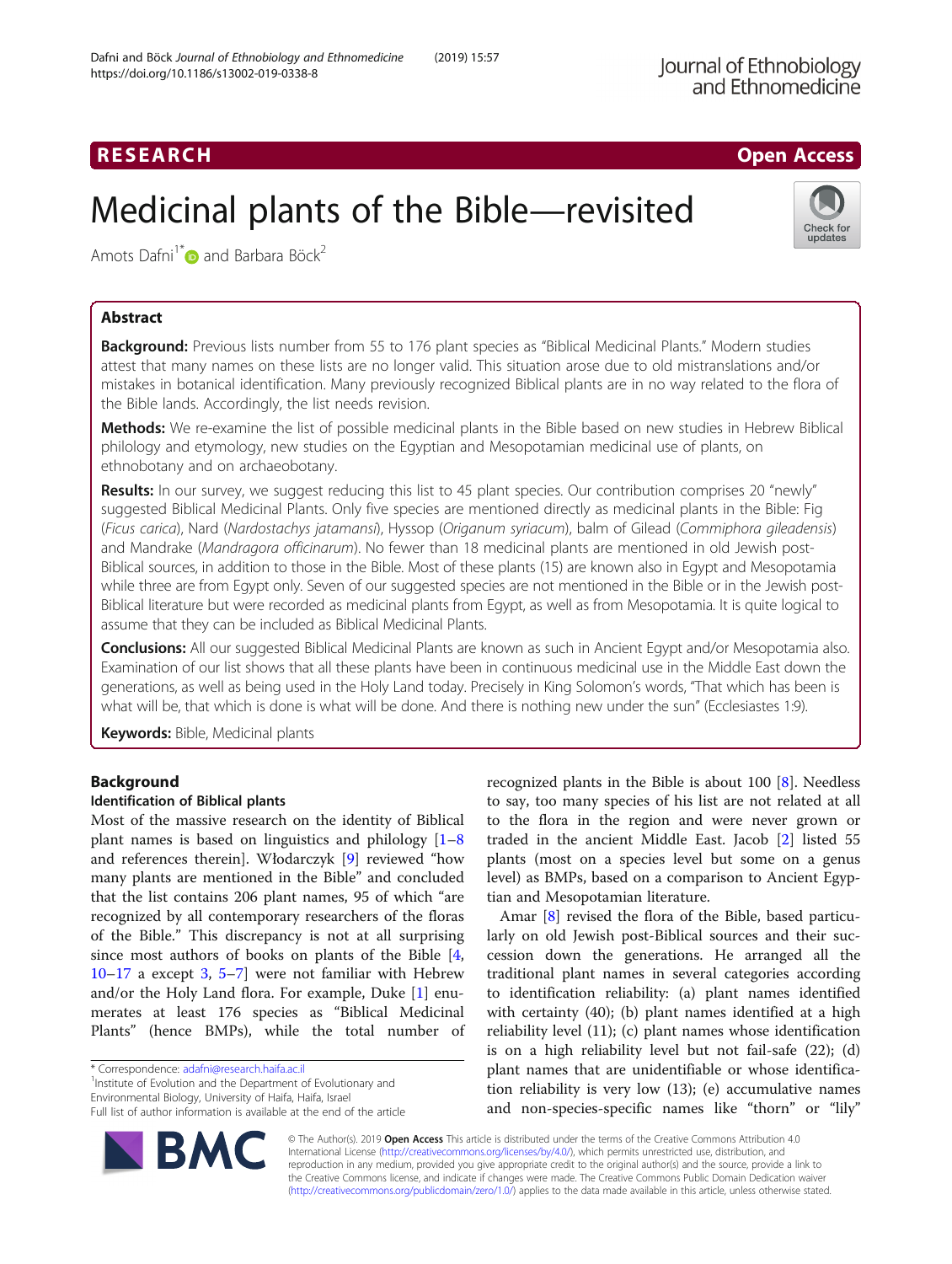(20); (f) names suspected of not being related to plants at all (35). Thus, after Amar's rigorous scrutiny, we have some 75 "valid" plant names, which are regarded with some identification validity. The Mishna and the Talmud mention about 400 plant names [[3\]](#page-11-0), 43 of which are mentioned in relation to medicine [[18\]](#page-11-0). In most cases of disagreement among the leading authorities [\[3](#page-11-0)–[7\]](#page-11-0), we chose to follow Amar's [\[8](#page-11-0)] (see the discussion for few exceptions).

#### Identification of Ancient Mesopotamian and Egyptian plants

Plants are undoubtedly the main source for curing and alleviating diseases in Ancient Mesopotamia and Ancient Egypt. Both civilizations belong to the world of the Old Testament, which explains why a short survey about their knowledge of medicinal plants is included. In the strict sense, Mesopotamia refers to the "land between the rivers," namely the Tigris and Euphrates, but the region includes the area most of now Iraq, eastern Syria and southeastern Turkey. While the first written documents, namely clay tablets, date to the end of the 4th millennium BCE the main information on medicinal plants comes from cuneiform tablets dating to the second and first millennia BCE. Ancient Egypt spans the region of the Nile Valley, reaching areas east and west of it along the Mediterranean coast; to the south, Ancient Egypt stretched deep into the north of modern Sudan. The first hieroglyphic texts on medicine date to the middle of the second millennium BCE. The pharmacopoeia of both cultures included more than 200 plants, most of which cannot be identified. Ethnobotanical studies (e.g. Borchardt [19:190]) often refer to the pioneering work of Campbell Thompson [[20\]](#page-11-0) for the identification of Mesopotamian plant terms, or von Deines and Grapow [[21](#page-11-0)] for ancient Egypt; they are unaware of the present, often highly specialized, linguistic and philological discussions in the fields of Assyriology and Egyptology. Philologists such as the Egyptologist Pommerening [[22\]](#page-11-0) or the Assyriologist Böck [[23](#page-11-0)] attest to the need to challenge and revise the methodology used so far to identify ancient Egyptian and ancient Mesopotamian plant terms. The comunis opinio in both fields of research is rather skeptical about the identification of plant terms with actual plants. In fact, revisions comparable to the comprehensive work of Amar [\[8](#page-11-0)] on the Biblical flora are still in process. As for ancient Mesopotamia, identifying language terms in Akkadian, the language in which most of the medical cuneiform texts are written, depends heavily on etymological research. This consists of collecting cognate terms in other Semitic languages such as Aramaic or Hebrew and applying identification of the Aramaic or Hebrew term to the Akkadian name. As a result, learning the identity of Akkadian plants depends basically on studies about the Aramaic and Hebrew terminology of plants (e.g., Löw [\[3](#page-11-0)]). These identifications have entered the two basic dictionaries of the Akkadian language [[24](#page-11-0), [25\]](#page-11-0) but have enjoyed scant discussion and revision.

#### The use of medicinal plants in the world of the Old Testament

The ample number of medical recipes prescribing various "drug therapies" clearly shows the prominence of ingredients of vegetable origin in ancient Mesopotamia and ancient Egypt (e.g. [\[26,](#page-11-0) [27\]](#page-11-0)).

In the Bible, very few cases related to the use of plants for medicine, for example, the use of balm to treat of sores (Jeremiah, 8, 22; 46, 11; 51, 8) and how King Hezekiah was treated with a fig (II Kings 20:7). Very rarely ethnobotanical information may help concerning the medicinal Biblical plants. An exception is the use of Origanum syriacum by the Samaritans in exactly the same manner as in Biblical times [28:71-2]. A few archaeological studies illuminate the use of medicinal plants in the Holy Land in Biblical times and even earlier. Written evidence exists from letters of Tel Al Amarna showing that the King of Gezer (Palestine, 14th BCE) asked for myrrh gum (*Commiphora* sp.) from Egypt for healing [29:29]. Langgut et al. [[30\]](#page-11-0) found pollen of three medicinal plants (mint, sage type, and myrtle) in human feces from Megiddo (Late Bronze Age, 12–11th centuries BCE). Langgut et al. consider it (30: 382) "the possible use of different types of herbal teas." Weinstein-Evron [[31\]](#page-11-0) found myrtle pollen in a stone mortar from Megiddo (Iron Age 12–11th centuries BCE). Preparation of powder from Myrtus leaves for medicine is also a practice still used today in Israel [32:210-211]. Koh et al. [[33](#page-11-0)] analyzed the organic residues of wine jars found in a courtyard in the Middle Bronze Age (ca 1900–1600 BCE) in a Canaanite palace at Tel Kabri (13 km north of Haifa, Israel). The additives seem to have included honey, Storax resin (Liquidambar orientalis), Terebinth resin (Pistacia lentiscus/P. palaestina), Cedar oil (Cedrus libani), Cyperus (Cyperus rotundus) and Juniper (Juniperus communis/J. phoenicea), and perhaps even mint, myrtle, or cinnamon. They concluded that "the plants' materials were used to preserve wine (as resins), as well as a medicine already known from Ancient Egypt" [\[34](#page-11-0)]. They also mentioned that "these additives suggest a sophisticated understanding of the botanical landscape and the pharmacopeic skills necessary to produce a complex beverage that balanced preservation, palatability, and psychoactivity." Namdar et al. [\[35](#page-11-0)] found cinnamon residues in old wine flasks from Tel Dor (30 km south of Haifa, Israel). The flasks, originating in Phoenicia, were from the early Iron Age, namely 11th to mid-9th centuries BCE. Kislev et al. [[36\]](#page-11-0) studied the remains of flax (Linum usitatissimum) from the early Iron Age (12th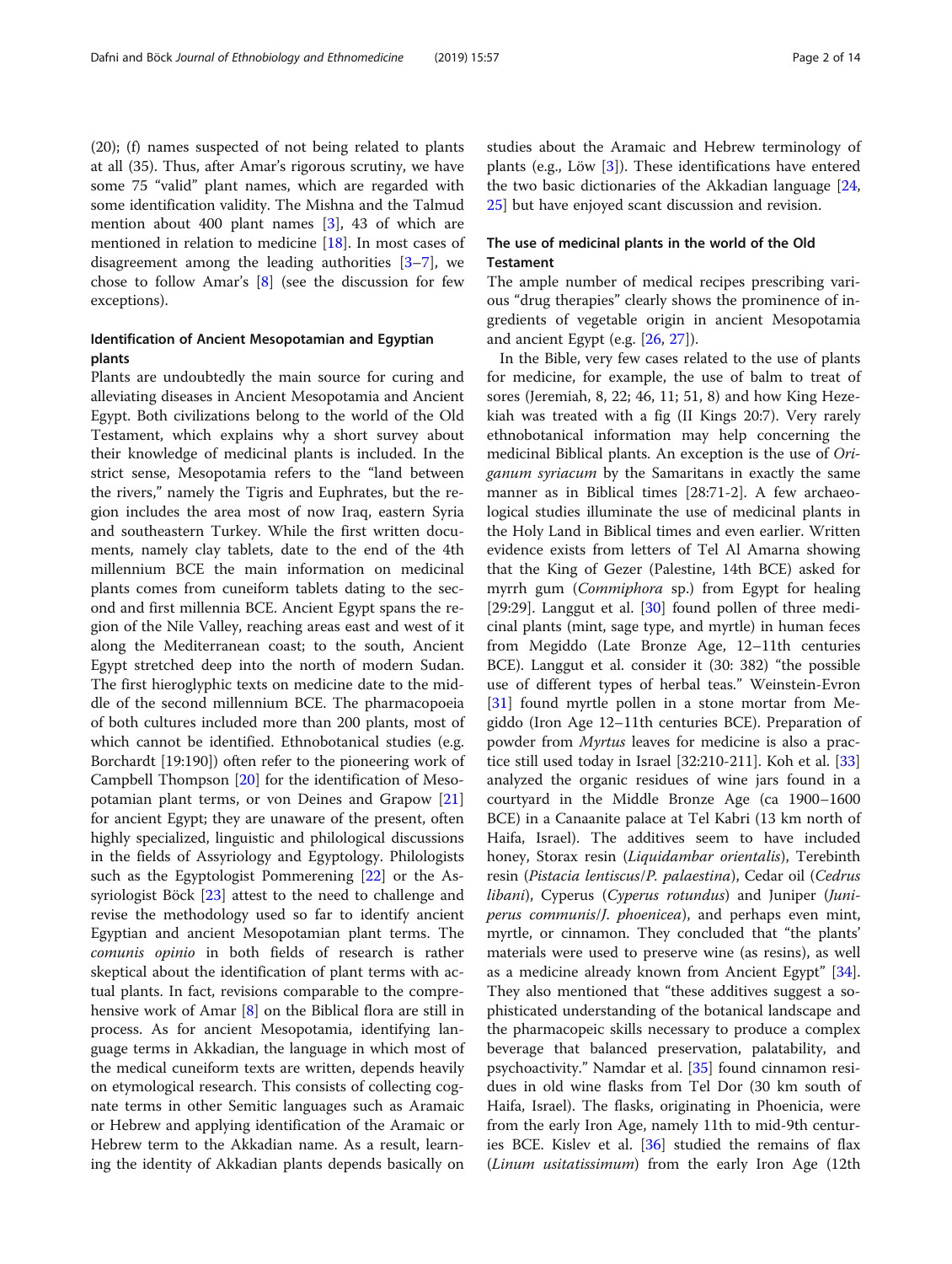century BCE, late 20th dynasty in Egypt) site of Tel Beth-Shean (70 km SE of Haifa, Israel). Like written sources of its uses, they suggest that part of the flax seeds was intended as a food component or for extracting medicinal oil. Weiss and Kislev [\[37](#page-11-0)] found one stone of bay laurel (Laurus nobilis) in Ashkelon (150 km south of Haifa, Israel l7th century BCE). The plant does not grow in that area, so the plant was probably taken for medicinal purposes.

#### Magic and medicine in the world of the Old Testament

In the ancient world, there is no clear-cut distinction between ritual/magic and medicinal uses of the same plant (especially incense) [38:12, 37: 39 passim, 40: passim, 41: passim]. Medical practices in Egypt [41: passim] and in Mesopotamia [42: 415-425] involved, in addition to the use of medicinal plants, rituals and incantations.

The Ancient Egyptian and Mesopotamian healing practitioners did not contrast or distinguish magical from pharmaceutical cures—both forms of healing were considered equally effective (for Egypt see 43; for Mesopotamia see 44). The two ancient cultures shared another feature: they did not invent terms that would denote "medicine" or "magic." Disease and illness could be caused by an array of incidents from natural causes to the supernatural influence of deities and demons or sinful behavior (for Egypt see 41: 96-112, for Mesopotamia see 45: 30-31). The healers seem not to have chosen their cures according to the cause of the disease. It is useful to differentiate healing cures accompanied by incantations from purely exorcist practices. In Mesopotamia, demons were deemed responsible for diseases [44: 179-180, 45: 27-39,] while in Egypt, it was evil spirits [41: 96-112]. Thus, healers also practiced magic and exorcism as part of the healing. In the Bible, magic and exorcism were forbidden [46:517-519]. In Egypt and Mesopotamia, sin was believed to be sanctioned with disease [47: 97-99]. Krymow [48:16] has noted that "The Israelites knew the medical practices of the Egyptians and took this knowledge with them, but the Israelites' priests taught the people to look to God for help." A similar view is expressed by Harrison [38:14]: "The religious tradition of the early Biblical period took exception to the idea of trying to cure the diseased body, since it was believed that God alone was the great healer." Our paper, set out to re-examine the list of possible medicinal plants in the Bible based on new studies in Hebrew Biblical philology and etymology, and on new studies on Egyptian and Mesopotamian medicinal use of plants, ethnobotany, and archaeobotany. Special attention is given to the history and the knowledge of medicinal uses for indigenous flora of the Holy Land and the ancient trade in plants and their products.

This paper does not aim at a detailed catalogue of specific uses for each plant in each civilization. Our study is limited to re-examining questions arising from the list of actual and potential medicinal plants of the Bible.

#### **Methods**

Working assumptions and problems in the identification of Biblical plant names:

- 1. Some problems regarding the identity of Biblical plant names originated from misunderstandings of the original Hebrew version in which many plant names are not clear. A new study of the flora in the Old Testament [\[8](#page-11-0)] provides new scope concerning plants mentioned in the Bible, while assessing the reliability of all previously suggested botanical identifications of plant names. Plant names in the New Testament have been revised in recent dictionaries, e.g., Greek-English Biblical dictionaries [[49](#page-11-0), [50\]](#page-11-0) and translations [e.g., 51]. Similar problems arose over modern references concerned with plants in the Talmud [\[18](#page-11-0), [52,](#page-11-0) [53](#page-11-0)].
- 2. The same plant may have several names even in the same country [32 passim, 44: 132, 54:43, 55:7, 56:51]. The same name of a plant may refer to more than one botanical species and/or genera [55- 58: passim]. Plants that are heavily used in medicine and witchcraft tend to have many local names (e.g., Mandrake [\[57\]](#page-12-0)). Plant names may change down the generations; some old names may be discarded or forgotten even in the same language [58:520].
- 3. The old translators of the Bible, e.g., King James Version (1611 and others, see 4:7-11), were not familiar with the original Hebrew, nor with the flora of the Holy Land. So, sometimes, they mentioned names from their local floras; this might also have been done deliberately to make the plants more familiar to their own readers.
- 4. In general, the Bible does not refer directly to plants, most of which are mentioned in passing. The chances that a specific plant would be connected directly with a medicinal use are even lower. Linguistic remains, ethnobotanical as well as archaeobotanical, may help, but they are not evidence of possible specific medicinal uses.
- 5. When studying plants not mentioned in the Bible but in the Talmud, in a medicinal context, we have to remember that Talmudic medicine may have Hellenistic and Egyptian influences [59: xiii, 53:29- 31]. If these plants are also recorded as medicinal plants from Mesopotamia, this may reduce that kind of bias.
- 6. New works, especially on the identification of Assyrian plant names [24, 56, 44:129-163, 60]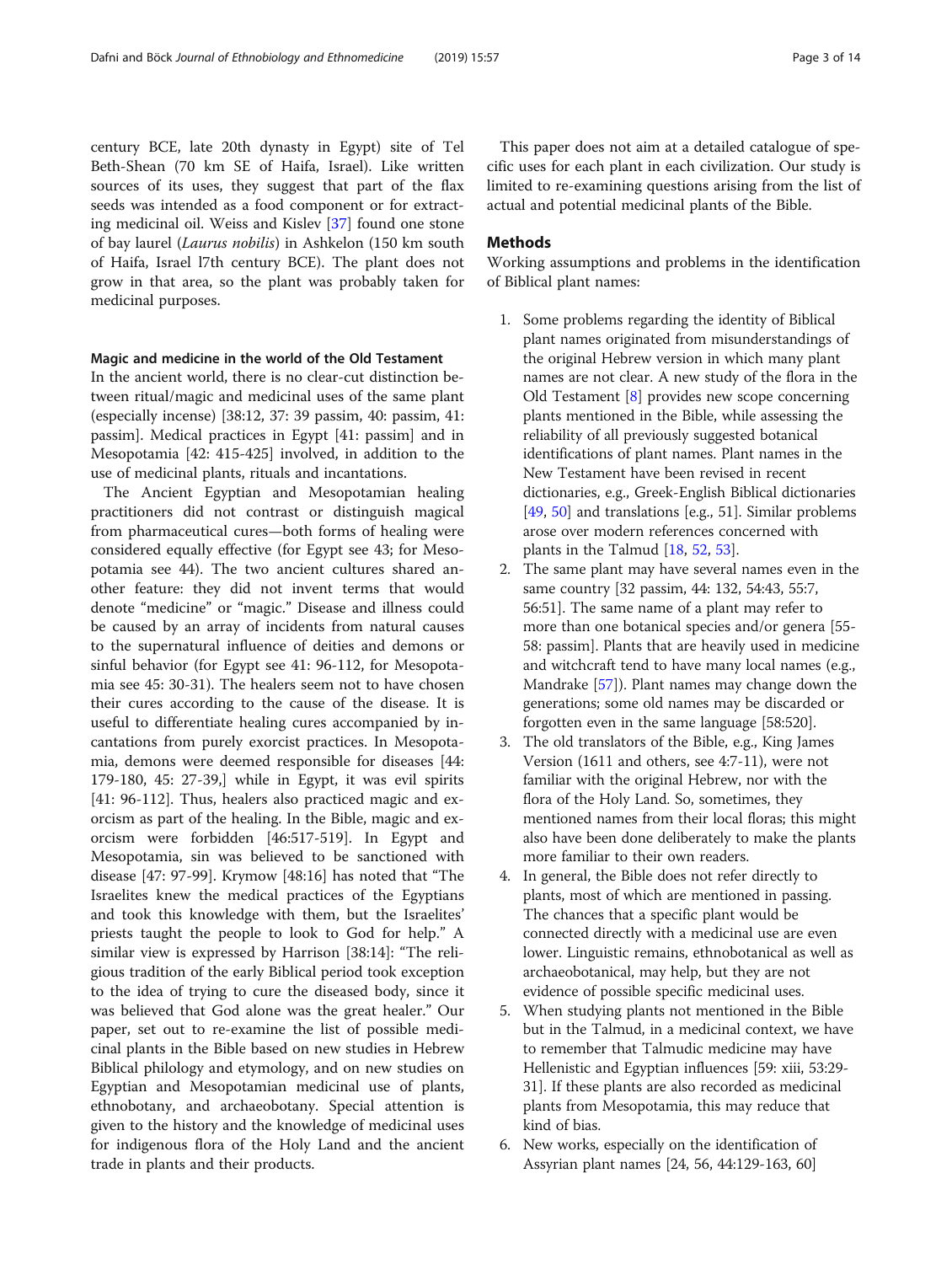considerably extend the spectrum of validating plant names and changing previous conceptions. All previous works on Biblical plants [e.g., 2, 4, 6-8, 15, 16] were based solely on Campbell-Thompson [[20\]](#page-11-0), who had been highly criticized [61:492, 62:3, 63:326]. Jacob [[2](#page-11-0)] was criticized by Geller [63:326] because he "assumes that the existence of a plant is sufficient to identify it within the Egyptian and Akkadian pharmacopeia, entirely ignoring the considerable philological problems in such methodology."

7. It is logical to assume that plants (or their products such as spices and incense), which had medicinal uses in Egypt and Mesopotamia, were also known in the Holy Land in Biblical times, even if these plants are not mentioned directly in the Bible [2:29, 64:69-70]. Cultivated plants (or their products), which are mentioned in the Talmud as medicinal plants and are also documented in Egypt, Mesopotamia and/or from archaeological evidence, are considered to have been present in the Holy Land in Biblical times. This approach is based on the evidence of intensive ancient use of and trade in medicinal plants all over the Fertile Crescent [19:188, 64:69]. Remember too that some medicinal plants were introduced into Egypt by way of Palestine [64:71]. Manniche [65: 61] pondered how to decide whether or not a certain Egyptian species was really a "medicinal plant." She concluded: "The actual remains of a plant…must be supported by some indication of the use of plant—ideally—in the Egyptian texts; in texts from contemporary neighboring civilizations …." In Palestine, plant remains are quite rare (compared with Egypt); hence, a comparison with other contemporary cultures from the Bible period is of prime importance when considering the medical use of a given plant species".

Procedures: 1. Checking the validity of the identification of the medicinal plant names in the Bible according to Amar ([[8](#page-11-0)] see above). We discard all previous lists of plant names that were supposedly mentioned in the Bible based on old mistranslations [see 66]. Many of these are not indigenous to the Holy Land at all or were never introduced.

2. Reconstruction of the inventory of potential BMPs was attempted, based on comparative data from Ancient Egypt and Mesopotamia. The medicinal plants of Egypt and Mesopotamia were surveyed, keeping with the recent literature, in an attempt to recognize species, or products thereof, related to Biblical times. We limited ourselves to any literary evidence that a certain species had any medicinal use; we did not set out to compare the different regions/cultures on the specific uses among them.

3. We also used complementary data from post-Biblical sources: Mishna (3rd century CE) and the Babylonian Talmud (3rd–5th centuries CE). We considered only plants referred to explicitly for medical uses and already known medicinally from Egypt and/or Mesopotamia, and/or from archaeological evidence. Concerning the identification of plants in the Talmud, in cases of disagreement, we followed the most modern commentary of Steinsaltz [[67](#page-12-0)] (whose botanical advisor is the authoritative archaeobotanist and Talmudist M.E. Kislev). As a result, several of the previous identifications [\[3](#page-11-0), [18](#page-11-0)] are not recognized today.

4. Technically, we divided the surveyed plants into four classes, according to level of certainty as to their possible use as medicinal plants in Biblical times, based on identification reliability according to [\[8](#page-11-0)], as well as on subsidiary evidence: plants used or mentioned explicitly as medicinal in the Bible (Table [1](#page-4-0)); plants mentioned in the Bible and known as medicinal in Ancient Egypt and in Mesopotamia (Table [2\)](#page-5-0); plants not cited in the Bible but mentioned as medicinal in post-Biblical sources and/ or Egypt and/or Mesopotamia (Table [3\)](#page-8-0); and various patterns (Table [4\)](#page-9-0).

#### Results and discussion

#### **Discussion**

Only five species (Table [1](#page-4-0)) are mentioned explicitly as medicinal plants in the Bible: Fig (Ficus carica), Nard (Nardostachys jatamansi), Hyssop (Origanum syriacum), "Balm of Gilead" (Commiphora sp.) and Mandrake (Mandragora officinarum) (Table [1\)](#page-4-0). Twenty-seven species come under the category "Plants which are mentioned in the Bible and are known as medicinal in Ancient Egypt and Mesopotamia" (Table [2](#page-5-0)). Thirteen species are included as "Plants which are not cited in the Bible but mentioned as medicinal in the Talmud and/or Egypt and/or in Mesopotamia" (Table [3](#page-8-0)). Six plants are classified under various patterns (Table [4\)](#page-9-0).

At least 18 medicinal plants (Tables [2](#page-5-0)–[4\)](#page-9-0), in addition to those in the Bible, are mentioned in the Talmud and or Mishna, most of which (15) are known also in Egypt and Mesopotamia, while three are only from Egypt. Since most of the post-Biblical citations are from the Babylonian Talmud, one may consider it as having influenced the local medicine of Babylonia (where this Talmud was written) rather than reflecting Biblical reality. The data indicating that all these species were also known from Egypt, strengthen the idea that the post-Biblical literature was not biased to Mesopotamian plants.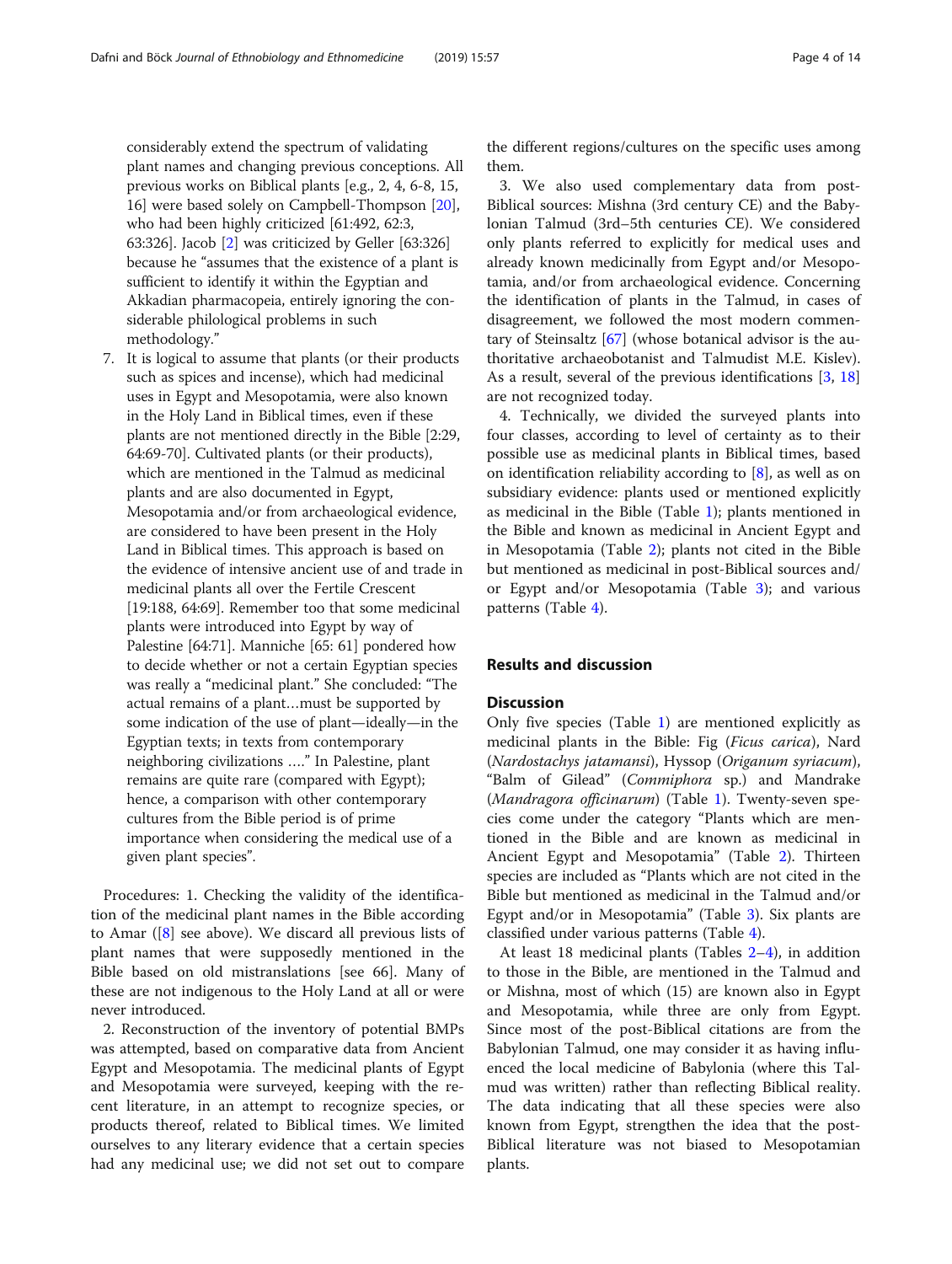| Species /English name                                                                                                                                         | Hebrew name /transcription<br>/level of identification reliability | Source of evidence                                                                                                                           | Botanical status/ Origin/                                                                | Additional uses:           |
|---------------------------------------------------------------------------------------------------------------------------------------------------------------|--------------------------------------------------------------------|----------------------------------------------------------------------------------------------------------------------------------------------|------------------------------------------------------------------------------------------|----------------------------|
| Commiphora<br>giledadensis<br>(L.) C. Chr/<br>(or C. kataf<br>(Forssk.) Engl. /<br>(also C.<br>opobalsamum<br>(L.) Engl.)<br>Balm of<br>Gilead, Balm of Mecca | Tsori<br>C<br>Nataf<br>B                                           | E: $[68:85$ (C.<br>myrrah); [69<br>passim (myrrh),<br>[64:77, 70:63].<br>B: Jeremiah 8:22,<br>46:11, 51:8<br>M: [71:193,<br>72:89,90, 73:5]. | D / Im/ EAf<br>$[73a]$ .<br>Cultivated in<br>the Holy Land<br>at Biblical<br>times [74]. | In (Exodus 30:31) /<br>O/P |
| Ficus carica<br>$L^*$ / Fig                                                                                                                                   | Te'enah<br>A                                                       | E: [64:78, 65:<br>102-103, 75:28].<br>B: II Kings 20:7,<br>Isaiah 38:2.<br>BT: Menachot<br>64a.<br>M: [44:430,437].                          | D / In                                                                                   | E                          |
| Mandragora<br>officinarum<br>Mill $*$ /<br>Mandrake                                                                                                           | Duda'eem<br>A                                                      | <b>B</b> : Genesis 30: 14-<br>17.<br>E: [65:118]<br>(possible).<br>M: [71:191]<br>identification not<br>ascertained                          | $\ln$                                                                                    | M/A                        |
| Nardostachys<br>jatamansi DC. /<br>Spikenard                                                                                                                  | Nerd<br>Α                                                          | <b>NT: Mark 14:3;</b><br>John 12:3.                                                                                                          | EA [76] / Im                                                                             | O/P                        |
| Origanum<br>syriacum L.<br>(=Majorana<br>syriaca (L.)<br>Feinbrun) /<br>Syrian<br>Marjoram /<br><b>Bible Hyssop</b>                                           | Ezov<br>A                                                          | B: Leviticus 14:4,<br>Psalms 51:9.<br>BT: Shabbat<br>109b, Abodah<br>Zara 29a.                                                               | In                                                                                       | R / E                      |

<span id="page-4-0"></span>Table 1 Plants used or mentioned explicitly as medicinal in the Bible

Botanical status: In: Indigenous; Im: Imported; D: Domesticated/cultivated. If there is no specific reference, we followed [[143](#page-13-0)].

Origin: A: Arabia; CEA: Central East Asia; E: Europe; EAR: East Arabia; EA: East Asia; EAf: East Africa; M: Mediterranean; EM: East Mediterranean; NE: Near East; SEA: Southeast Asia; SEE: Southeast Europe; SWA: Southwest Asia. If there is no specific reference, we followed [[143](#page-13-0)].

Additional uses: Ap: Apotropaic; E: Edible; F: Fibre; I: Incense; M: Magic; P: Perfume/cosmetics; O: Ointment; Oi: Oil; R: Ritual; S: Spice, condiment; Re: Resin; T: Timber; W: Wine

\*Included in Jacob's [[2](#page-11-0)] list (see text). The categories of the reliability levels of the Biblical plants' identification are according to Amar [[8](#page-11-0)]. See above

Seven of the suggested species (Table [4](#page-9-0)) are not mentioned in the Bible or in the Talmud but were recorded as medicinal plants from Egypt, as well as from Mesopotamia; it is logical to assume that they can be included as BMPs.

About 60% of our suggested BMPs are foreign species; 40% are indigenous, 60% are imported, 30% are domesticated (each plant can belong to more than one group). The main sources of foreign imported species are East Asia (11%), Southwest Asia (11 %), West and South Asia (8%) and Arabia (4%).

The high proportion of imported plants (as medicinal materials) shows indirect evidence of prolific import in Biblical times  $[101–104]$  $[101–104]$  $[101–104]$  $[101–104]$  $[101–104]$ . Our list does not provide any evidence that any species were cultivated/imported solely as medicinal plants; all had some additional use. Most (87%) of the species had at least one additional use: for example, 16 are edible, 8 are used in rituals, 6 serve for perfume and cosmetics, and 5 are used as incense.

Duke [\[1](#page-11-0)] enumerated 176 plant species as "Biblical Medicinal Plants," while Jacob [[2\]](#page-11-0) suggested only 55. In our survey, we suggest reducing that number to 45 (Tables 1-[4](#page-9-0)). The overlap between Jacob's list and ours was 29 species in total. Our contribution is 20 "new" suggested BMPs. It is noteworthy that some Biblical names are related to the genus level (e.g., Artemisia), or also to two genera as in the case of Cupressus/Juniperus.

The discrepancy between Jacob's list and ours is due to the following: (1) At least 22 species in Jacob's list are not recognized today as valid "Biblical plants" at all, or they are not related to any specific plant species or genus [\[8](#page-11-0)]. (2) Several identifications from Campbell– Thompson [\[20\]](#page-11-0), the only Mesopotamian source used by Jacob, are no longer recognized by modern Assyriologists. (3) Several Mesopotamian plants were only recently identified in a medical context. (4) New recent palynological as well archaeological data allow us to corroborate the possibility of Biblical medicinal uses of some plants.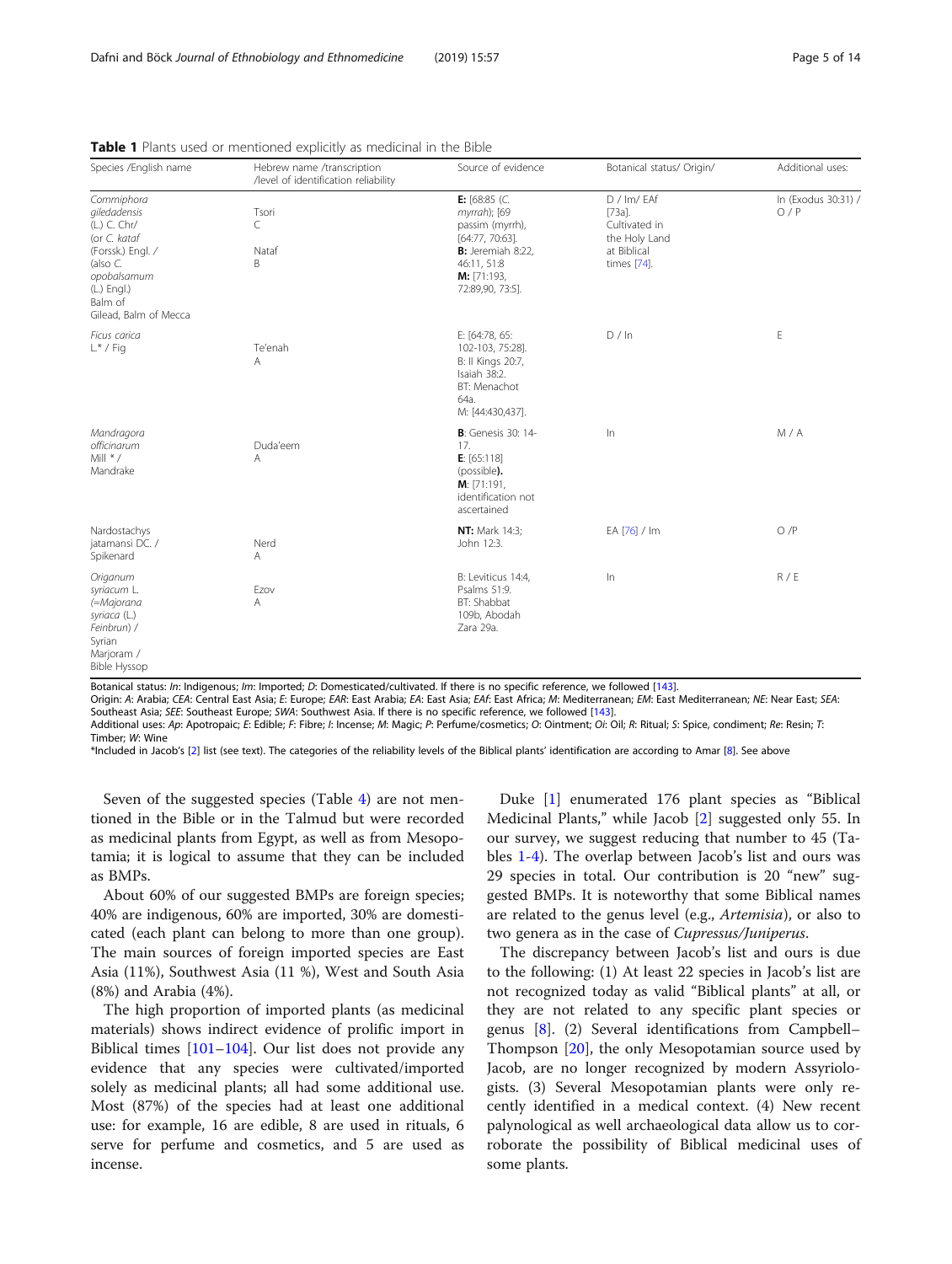| Species /<br>English name                                     | Hebrew name /<br>Transcription /<br>Level of<br>identification<br>reliability                                                                                             | <i>JI</i> 11<br>Source of evidence                                                                                                                  | Botanical status /<br>Origin                      | Additional<br>uses                             |
|---------------------------------------------------------------|---------------------------------------------------------------------------------------------------------------------------------------------------------------------------|-----------------------------------------------------------------------------------------------------------------------------------------------------|---------------------------------------------------|------------------------------------------------|
| Acorus<br>calamus L.* /<br>Sweet reed                         | Kaneh /                                                                                                                                                                   | E: [65:68].<br>M: [20:10].                                                                                                                          | Im / EA<br>$[77]$ .                               | $\mathsf{P}$                                   |
|                                                               | Kaneh hatov /<br>Kneh Bosem<br>C                                                                                                                                          |                                                                                                                                                     |                                                   |                                                |
| Allium cepa<br>$L^*$ / Onion                                  | Batsal<br>Β                                                                                                                                                               | E: [64:78, 65:69,<br>70:851.<br>MI: Nedarim 9:8.<br>BT: Nedarim 66a.<br>M: [78:386, 79:20].                                                         | $D$ (CEA)                                         | Е                                              |
| Allium porrum<br>$L^*/$<br>A. kurrat L.                       | Khatsir<br>Α                                                                                                                                                              | E: [65:70, 69:96].<br>BT:Yoma 83b,<br>Berachot 44b, Gittin<br>69ab, Shabbat 110b<br>M: [79:20,<br>80:234,].                                         | D / M- EWA                                        | Ε                                              |
| Allium sativum<br>L. / Garlic                                 | Shum<br>Α                                                                                                                                                                 | <b>E</b> : $[64:78, 65:70-71,$<br>68:85,<br>71:38,42,70,80,88,<br>75:28].<br>BT: Gittin 69a,<br>Abodah Zara 28b.<br>M: [78: passim,<br>81:123,127]. | D (SWA-CA).                                       | E                                              |
| Anethum<br>graveolens*<br>Dill                                | NT: (Matthew<br>$23:23. = \text{Anise}$<br>(Pimpinella<br>anisum L. in King<br>James Version.<br>Dill (Anethum<br>graveolens L.) in<br>modern translation<br>$[51:108]$ . | <b>E</b> : $[64:71; 68:85,$<br>70: 99,372,373,375].                                                                                                 | D/E                                               | E<br>BT:<br>Abodah<br>Zara 7:72,<br>Niddah 51a |
| Artemisia sp.                                                 | La'anah<br>C                                                                                                                                                              | E: [65:80] (A.<br>absinthium).<br>M: [78 passim] (as<br>"wormwood")<br>BT: Abodah Zara 29a.                                                         | $\overline{\phantom{a}}$                          |                                                |
| Boswellia* sp. /<br>Frankincense                              | Levonah<br>Α                                                                                                                                                              | <b>E:</b> $[68:85,$<br>70:69,373,375<br>(B. arterii)].<br>BT: Sanhedrin 43a.<br>M: [20:344,<br>82:251] (identification<br>not ascertained).         | Im(EA)                                            | $\mathbf{I}$                                   |
| Capparis<br>spinosa L.                                        | Tsalaf<br>C                                                                                                                                                               | $E: [65:83]$ .<br>BT: Shabbat 110a<br>M: [71:191].                                                                                                  | $\ln$                                             | $\mathsf E$                                    |
| Cedrus libani<br>A. Rich.*/<br>Cedar /                        | Erez<br>Α                                                                                                                                                                 | E: [64:6, 69:88<br>75:26].<br>AR: [33].<br>M: [81:124] (oil);<br>[71:191,193, 72:89,<br>73:52, 78:52,78,<br>80:233,235, 81:121,<br>83:124] (resin). | Im (Lebanon;<br><b>B</b> : Il Samuel<br>$5:11$ ). | Re                                             |
| Cinnamomum<br>zeylanicum<br>Nees*<br>and C. cassia<br>Blume \ | Kinnamon<br>C                                                                                                                                                             | E: $[65: 88-91]$ .<br>AR: [35,<br>33(?)].<br>M: [20:189-190].                                                                                       | $Im$ (EA).                                        | S                                              |
| Citrullus<br>colocynthis<br>(L.) Schrad. /<br>Colocynth,      | Paqqu'a<br>Α                                                                                                                                                              | E: $[65:91,68:85]$ .<br>M: [81:122,124,<br>125].                                                                                                    | $\ln$                                             | $Oil$ (BT:<br>Sabbath<br>71:26)                |

<span id="page-5-0"></span>Table 2: Plants mentioned in the Bible and known as medicinal in Ancient Egypt and Mesopotamia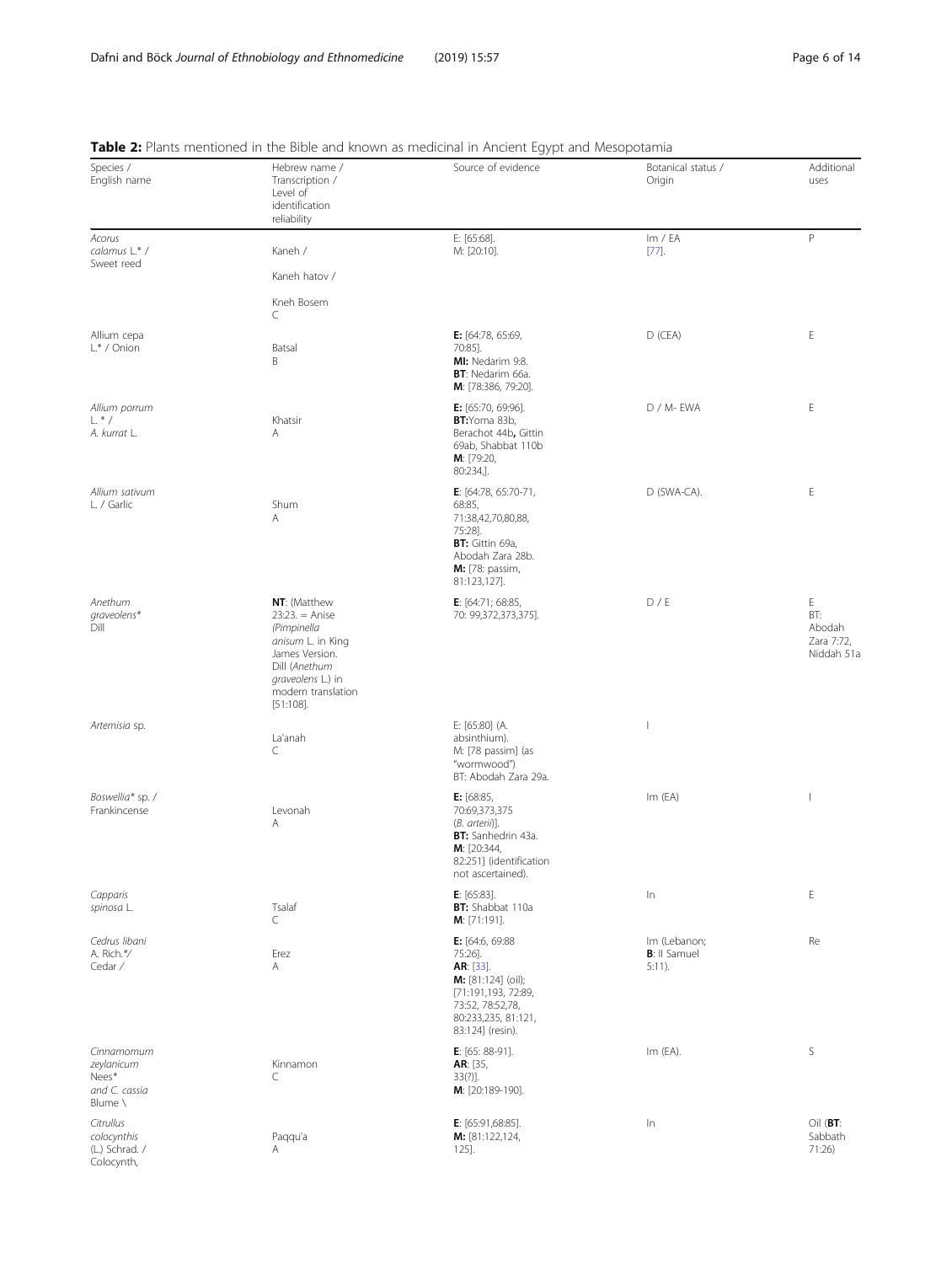| Species /<br>English name                       | Hebrew name /<br>Transcription /<br>Level of<br>identification<br>reliability | <b>Table 2.</b> Frants intentioned in the bible and Known as inequalitating in Andent Egypt and Mesopotamia (Committed)<br>Source of evidence                                                                                  | Botanical status /<br>Origin                                  | Additional<br>uses |
|-------------------------------------------------|-------------------------------------------------------------------------------|--------------------------------------------------------------------------------------------------------------------------------------------------------------------------------------------------------------------------------|---------------------------------------------------------------|--------------------|
| Bitter gourd                                    |                                                                               |                                                                                                                                                                                                                                |                                                               |                    |
| Citrus medica<br>L.* /Citron                    | Pri Ets Hadar<br>Α                                                            | BT: Shabbat 109b.<br>AR: 5th - 4th centuries<br>BCE, [84, 85].<br>M: [20:312]<br>(Identification not<br>ascertained).                                                                                                          | Im(EA)                                                        | R                  |
| Commiphora<br>sp. $\angle$<br>Myrrah /<br>Myrrh | Mor<br>B                                                                      | E: King of Gezer<br>(Palestine, 14th BCE)<br>asked for myrrh gum<br>from Egypt for<br>Healing [29:29].<br>M: [86:156-157].                                                                                                     | Im / EAr [73a]                                                | 1/R/O/<br>P        |
| Coriandrum<br>sativum L. /<br>Coriander         | Gad<br>Α                                                                      | <b>E:</b> $[64:71, 65:94-95,$<br>69:42,82].<br>M: [20:66, 71:192,<br>73:52, 78:283].                                                                                                                                           | In $/$ D (At the<br>Talmud period:<br>Shabbat 133a,<br>134a). | S                  |
| Crocus sativus*<br>L./ Saffron                  | Karkom<br>Α                                                                   | E: [75:30, 69:42].<br>BT: Shabbat 110a, b,<br>Gittin 69a.<br>M: [73:52, 71:191].                                                                                                                                               | Im (SWA)                                                      | S/1                |
| Cuminum<br>cyminum L.<br>/ Cumin                | Kammon<br>Α                                                                   | E: [64:71; 65:96-98].<br>BT: Shabbat 110a,b,<br>133a, Gittin 69a,b,<br>Abodah Zara 29a.<br>M: [80:234, 78:<br>Passim, 81:123].                                                                                                 | D/SWA                                                         | S                  |
| Cupressus<br>Sempervirens<br>L. * / Cypress     | Brosh<br>C                                                                    | Juniperus:<br>E: [64:29,72]<br>69:42,71,70,72,81                                                                                                                                                                               | ln/1                                                          |                    |
| Juniperus sp.*/Juniper                          | Ar'ar<br>C                                                                    | ,88,80, 75:28]<br>(berry).<br>AR: $[31]$ (J. phoenicea /<br>communis)<br>M: [80:233,234,235,<br>87:26], (wood) [73:52-,<br>53, 83:120],<br>(burasu);<br>68:19, 87:26,27].<br>Cupressus:<br>M: [80:233] (oil) [68:<br>191,193]. |                                                               |                    |
| Hordeum* sp. /<br>Barley                        | Se'orah<br>Β                                                                  | E: [70:140ff, 372,<br>375].<br>BT: Gittin 69b, Shabbat<br>110b,<br>Pesachim 42b, Yoma<br>83b.                                                                                                                                  | D                                                             | E                  |
| Linum<br>usitatissimum<br>L *<br>Flax           | Pishta<br>Α                                                                   | <b>E</b> : $[65:116,$<br>75:28; 70: 57- 62].<br>AR: $[37]$ (?).<br>$M: [20:113]$ .                                                                                                                                             | D/MED-SEA.                                                    | F                  |
| Mentha* spp.<br>Mint                            | NT: Matthew<br>23:23.                                                         | E: $[65:120;$<br>75:28,29, 68:85;<br>69:66,86].<br>AR: [30 (?); 33(?)].<br><b>BT:</b> Sabbath 140a,<br>Gittin 69b, Abodah Zara<br>29a (as "Ninia").<br>M: [81:120,126,<br>78 passim, 89:50].                                   | ln/D                                                          | S                  |
| Myrtus<br>communis<br>$L^*/$ Myrtle             | Hadas<br>Α                                                                    | AR: 12-11th century<br>BCE, [30];<br>12th-6th centuries BCE<br>$[31]$ .<br>M: [20:300, 73:52,<br>80:233, 87:26].                                                                                                               | In                                                            | R/Ap               |

#### Table <sup>2</sup>: Plants mentioned in the Bible and known as medicinal in Ancient Fgypt and Mesopotamia *(Continued)*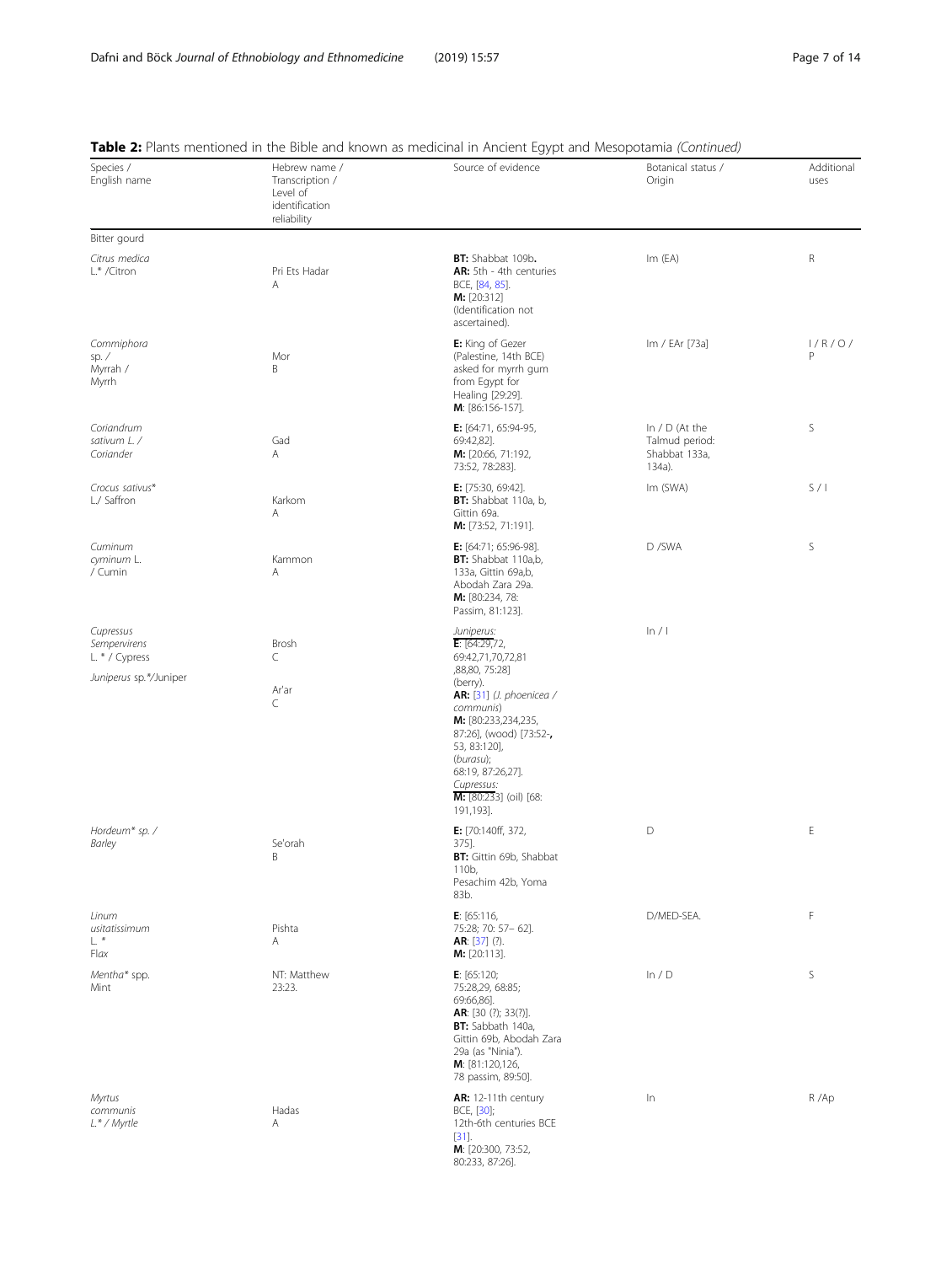| Species /<br>English name                                                          | Hebrew name /<br>Transcription /<br>Level of<br>identification<br>reliability | Source of evidence                                                                                                                                                                | Botanical status /<br>Origin                                                          | Additional<br>uses |
|------------------------------------------------------------------------------------|-------------------------------------------------------------------------------|-----------------------------------------------------------------------------------------------------------------------------------------------------------------------------------|---------------------------------------------------------------------------------------|--------------------|
| Nigella sativa<br>L.* / Black<br>cumin                                             | Ketsakh<br>Κ                                                                  | M: [90: 268, 91:223].                                                                                                                                                             | D/ SWA                                                                                | S                  |
| Olea europaea<br>L. / Olive                                                        | Zay'it<br>A                                                                   | E: $[65:128-129]$ .<br>BT: Gittin 86a; Shabbat<br>134a; Abodah Zara<br>28a, Berachot 36a.<br>M: [79:18].                                                                          | In.                                                                                   | $E /$ Oil          |
| Phoenix<br>dactylifera<br>$L^*$ / Date<br>Palm                                     | Tamar<br>A<br>Dekel<br>Α                                                      | E: [68:83,84,<br>69:41,71,81].<br>BT: Ketubbot 10b,<br>Gittin 69a, Shabbat<br>110a.                                                                                               | In $(SWA) / D$<br>(BT: Ketubot<br>10b, Gittin 69b,<br>70a, Yoma 84a,<br>Sabbath 109b. | E                  |
| Punica<br>granatum L.*<br>/ Pomegranate                                            | Rimmon<br>A                                                                   | E: [64:77, 65:183-141,<br>75:29].<br>M: [78 passim,<br>80:235].                                                                                                                   | D (SWA-SEE)                                                                           | E/R                |
| Ricinus<br>communis<br>$L.*/$<br>Castor Bean<br>(see<br>discussion)                | Kikkayyon<br>C                                                                | E: [64:79, 65:142-143,<br>69:41,70,71<br>70:119,122,333, 373,<br>375].<br>BT: Gittin 69b (as<br>"Akika").<br>M: [20:130].                                                         | D /EAf [92]<br>BT: Cultivated at<br>the Talmud<br>period. Sabbath<br>21:71            | Oi                 |
| Sinapis alba L.<br>Mustard<br>(Could be also<br>Brassica<br>nigra L.)<br>/ Mustard | Khardal                                                                       | <b>E</b> : $[65:148, 68:85(?)]$ .<br>BT: Berachot 40a<br>M: [70:90, 78:367,368,<br>93:142].                                                                                       | ln/D                                                                                  | E/S                |
| Vitis vinifera<br>L. * / Grape                                                     | Geffen<br>A                                                                   | E: Fruit: [70:<br>85,372,374];<br>Wine: [70:91].<br>BT: Wine: Shabbat 78a,<br>109ab, 110b, Gittin 67b;<br>Ktubot 65b.<br>Vinegar: Eruvin 29b;<br>BT: Shabbat 109a<br>M: [79: 28]. | D / EM-WA                                                                             | E / W              |

|  |  |  | Table 2: Plants mentioned in the Bible and known as medicinal in Ancient Egypt and Mesopotamia (Continued) |  |
|--|--|--|------------------------------------------------------------------------------------------------------------|--|
|  |  |  |                                                                                                            |  |

Botanical status: In: Indigenous; Im: Imported; D: Domesticated/cultivated. If there is no specific reference, we followed [[143](#page-13-0)].

Origin: A: Arabia; CEA: Central East Asia; E: Europe; EAR: East Arabia; EA: East Asia; EAf: East Africa; M: Mediterranean; EM: East Mediterranean; NE: Near East; SEA: Southeast Asia; SEE: Southeast Europe; SWA: Southwest Asia. If there is no specific reference, we followed [[143](#page-13-0)].

Additional uses: Ap: Apotropaic; E: Edible; F: Fibre; I: Incense; M: Magic; P: Perfume/cosmetics; O: Ointment; Oi: Oil; R: Ritual; S: Spice, condiment; Re: Resin; T: Timber; W: Wine

\*Included in Jacob's [[2](#page-11-0)] list (see text). The categories of the reliability levels of the Biblical plants' identification are according to Amar [[8](#page-11-0)]. See above

We excluded about 24 plant species from Jacob's list [\[2](#page-11-0)] for the following reasons: they are no longer recognized by Amar [\[8](#page-11-0)] as plants, or the reliability of identification level is below "low probability of identification" or is an "aggregate name" and not a speciesspecific plant name (hence, indicated as NR); the identification by Campbell–Thompson is no longer recognized today or cannot be confirmed by any further evidence (NC-P); the plant is unknown to the flora of the Holy Land (NF); no evidence exists of international trading in the plant (NT); identification is obscure and/or non-specific (OB); they are recorded only from Egypt, with no further evidence related to the Holy Land (OE); they are found only in

Mesopotamia (OM), with no data from Egypt and/or Mesopotamia on any medicinal use (EM).

These plants are (1) Zizyphus vulgaris Lam. [20: 319: ff; NF], Z. spina christi (L.) Wild. 65:158 (OE). (2) Papaver rhoeas L. (based on [70:327]). While Manniche [65: 130-132] and Aboelsoud [68:85] mentioned that P. somniferum L. was used medicinally in Egypt, Bisset et al. [[105\]](#page-12-0) could not corroborate this information. It is also debatable whether P. somniferum was known at all in the Holy Land in Biblical times [106-108]. (3) Nymphaea coerilea (sic!), Lotus L (sic!), based on Germer [70:26, 373, 375] (NF). Lotus sp. (NF, NT) appears in Manniche [65: 126-7] under *Nymphaea lotus* (L.) Willd. (See 70:64, 26: 373, 375), (NF, R, NT). (4) Anemone coronaria L.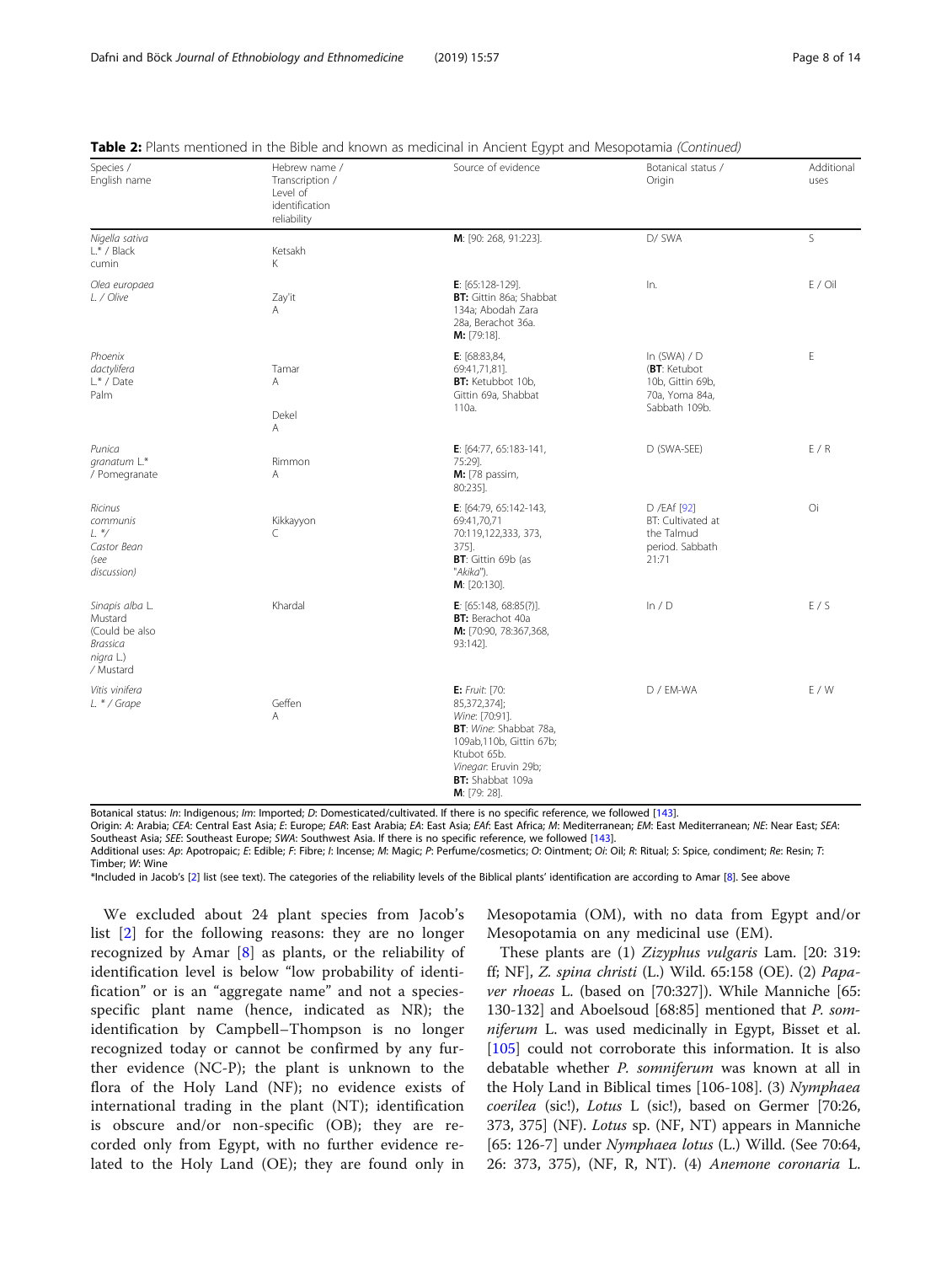| Species / English<br>name               | Source of evidence                                                                                                     | Botanical status / origin/                                         | Additional uses                                        |
|-----------------------------------------|------------------------------------------------------------------------------------------------------------------------|--------------------------------------------------------------------|--------------------------------------------------------|
| Aloe vera<br>$L^*$<br>Aloe              | E: $[65:72, 75:25-26, 68:82,83,84,85]$ .<br>BT: Gittin 69b.<br>M: [20:129,<br>94:533].                                 | D /Ar [99].                                                        | C                                                      |
| Carthamus tinctorius<br>L. / Safflowers | E: $[64:79, 65:83-84, 69:79]$ .<br><b>BT:</b> Gittin 70a (?<br>As "Morika")<br><b>M:</b> [96: 544-545].                | D / NE [97].                                                       | E/Oi                                                   |
| Ferula asa-foetida L. / Asafoetida      | E: $[65:101-102]$ .<br>MI: Shabbat 20:3.<br>BT: Shabbat 140a; Gittin 69a (under Helbena)<br>M: [20:355, 73:52, 83:11]. | CA [98]                                                            | $\ln$                                                  |
| Lawsonia inermis L.<br>Henna            | Koffer<br>A<br><b>E:</b> $[65:114, 68:85]$ .                                                                           | Im / EA                                                            | D: $BT$ : Shevi'it7:6. P $B$ : Song<br>of Songs 4:13). |
| Lepidium sativum L. / Cress             | <b>E:</b> $[64:71, 65:115]$ .<br>BT: Shabbat 110a, Yoma 49a, Gittin 69a.<br>M: [72:89,90,91 73:52,53,                  | $D / SA$ (perhaps Iran, [99]).<br>BT: Gittin 69a,<br>Shabbat 109a. | Ε                                                      |
| Piper spp./ Black pepper                | E: [64:71, 65:136]. (Piper nigrum).<br>BT: Shabbat, 65a, 90a, 140a].<br>$M: [83:120]$ .                                | Im / EA [99].                                                      | S                                                      |

<span id="page-8-0"></span>Table 3 Plants not cited in the Bible but mentioned as medicinal in post-Biblical sources and/or in Egypt and/or Mesopotamia

Botanical status: In: Indigenous; Im: Imported; D: Domesticated/cultivated. If there is no specific reference, we followed [[143](#page-13-0)].

Origin: A: Arabia; CEA: Central East Asia; E: Europe; EAR: East Arabia; EA: East Asia; EAf: East Africa; M: Mediterranean; EM: East Mediterranean; NE: Near East; SEA: Southeast Asia; SEE: Southeast Europe; SWA: Southwest Asia. If there is no specific reference, we followed [[143](#page-13-0)].

Additional uses: Ap: Apotropaic; E: Edible; F: Fibre; I: Incense; M: Magic; P: Perfume/cosmetics; O: Ointment; Oi: Oil; R: Ritual; S: Spice, condiment; Re: Resin; T: Timber; W: Wine

\*Included in Jacob's [[2](#page-11-0)] list (see text). The categories of the reliability levels of the Biblical plants' identification are according to Amar [[8](#page-11-0)]. See above

(NR); (5) Anthemis nobilis L., not in Egypt  $[65]$  $[65]$ , mentioned for Mesopotamia [20:117] (NF, NR, NT); (6) Colchicum autumanale L., [20: 167] (NR, NF, NT). (7) Ranunculus sp., [20: 146, not in 65]. Twenty-four species of Ranunculus are known from Israel [109:192-198], not one of which is known locally as a medicinal plant [[110](#page-13-0), [111](#page-13-0)]; (8) Urtica dioica L., [20: 209], (NR, NF, NT); (9) Quercus infectoria Oliv. , [20:2470, (NF, NT); (10) Ner*ium oleander* L. (not in Manniche  $[65]$  $[65]$  $[65]$ ), mentioned for Mesopotamia [20:322]) (NR, NT); (11) Lolium temulentum L./ (Matthew 13:25), Schonfield [51:85] translated it as "weed" and added in note 21 "Wheat-like weeds (Heb. Zunin, Gr. zizania), probably darnel." In the King James Version, it appears as "tares," which is identified as L. temulentum [4:133-134], mentioned for Mesopotamia [20:148] (OM; (12) *Triticum* sp. (Emmer wheat) [65:152-3], Gittin 69b (EM); (13) Prunus amygdalus Batsch (= Prunus dulcis (Mill.) A.A. Webb) [70:224; 65:138-139], (OE); (14) Balanites aegyptiaca (L) Delile, according to Manniche [65:81], "Its use remains somewhat obscure" (NR); (15) Phragmates communis (sic!) (the valid synonym of Phagmites communis Trin (= P. australis (Cav.) Trin. Ex Steud.) based on Germer [70:188,190] not in [[65\]](#page-12-0), (OE); (16) Chrysanthemum cinerariifolium (Trevir.) Sch. Bip., based on Germer [70:263] not in [[65\]](#page-12-0), (NR, NF); (17) Arundo donax L. [70:188,191) not in Manniche

[[65\]](#page-12-0) (OE, NT); (18) Nymphaea lotus L. [70: 26, 373, 375] (NF); (19) Cucumis melo L. [70:124,373,375, 65:76] var. chate (Hasselq.) Sageret (OE, NT). Cyperus papyrus L. [70:138,187,201,373,397, 65: 100] (OE, NT); (20) Cyperus esculentus L. [65:98, 70:134,201,207,222,372,375] (OE, NF); (21) Thymus vulgaris L. known from Egypt [70:17] (NR); Thymus sp. in [65:150] (NR, OE, NF); (22) Citrullus vulgaris Schrad. [70:266)] (OE); (23) Salix safsaf Forssk. ex Trautv. [70:106,237,373; 65:145-76; 75:30; 69: 42], willow buds (OE, NF); (24) Ficus sycomorus L. [75: 30; 69:41,79, 82] (OE).

The following additional medicinal plant species are known only from Ancient Egypt; at the moment, no sufficient supporting data exist to consider them BMP's: Glycyrrhiza glabra L. [65:106]; Portulaca oleracea L. [65: 13 7-138]; Raphanus sativus L. [65:141-142]; Rubia tinctoria Salisb. (=Rubia tinctorum L.) [65:144]; Acacia nilotica (L.) Delile [68:84; 65:65-67; 69:79, 88, 91, 92, 95, 97]; Acacia sp. [69: 39, 41, 42 gum, 88]). Ocimum basilicum L. [65:128; 70:84]; Cannabis sativa L. [65:82].

Debatable species: "Ohalim / Ohalot". In the Bible "Ohalot" and "Ohalim" are mentioned four times-three of them in relation to perfumes (Proverbs 7:17; Psalms 45: 9 and Song of Songs 4: 14). Amar [8: 156-7] concludes that the old Jewish interpreters agree only on the identification of "Ohalim" cited in Songs of Songs as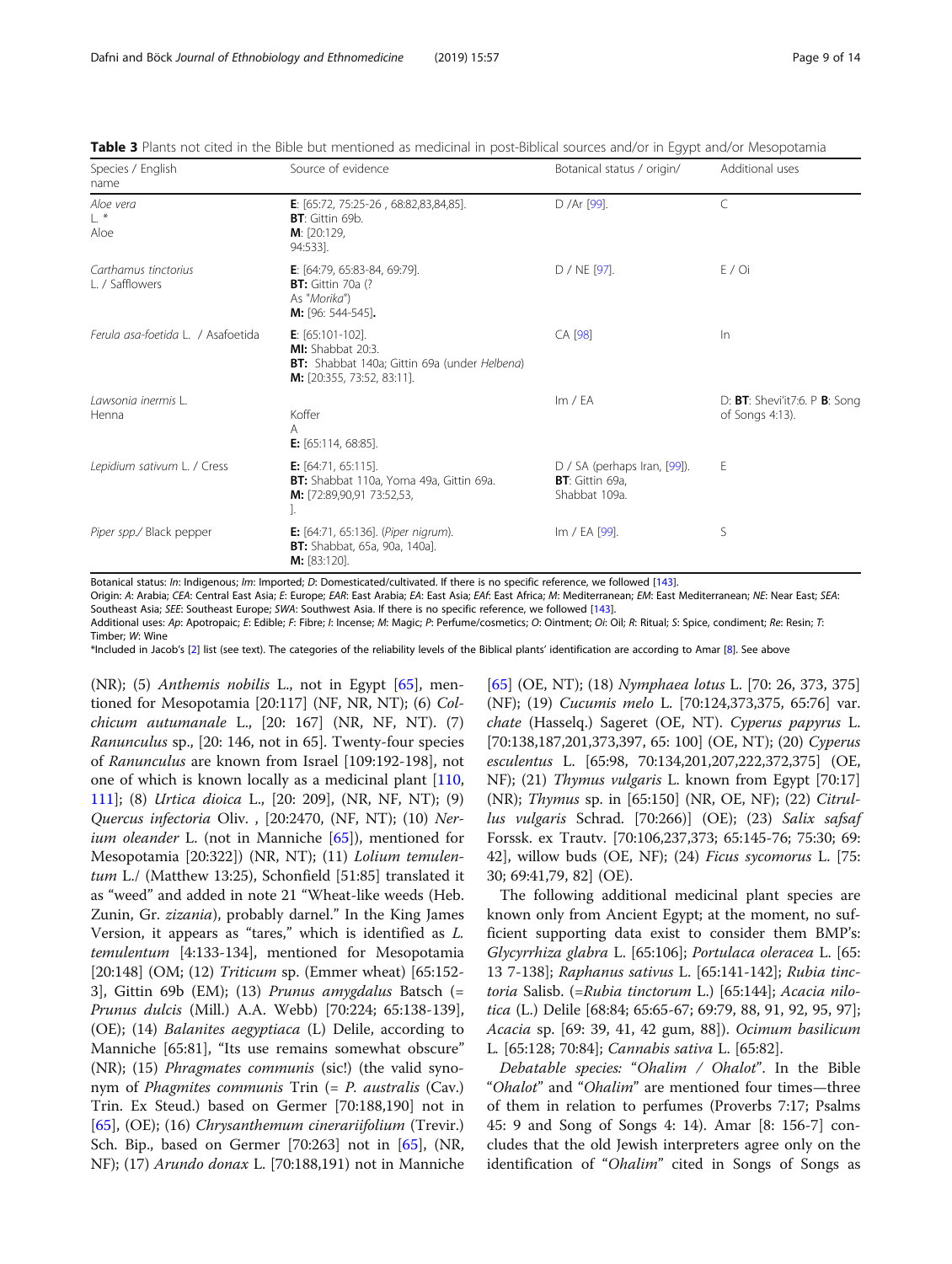| Species / English<br>Name                                            | Source of evidence                                                                                              | Botanical status / Origin                                                                                         | Additional uses:                                     |
|----------------------------------------------------------------------|-----------------------------------------------------------------------------------------------------------------|-------------------------------------------------------------------------------------------------------------------|------------------------------------------------------|
| Ceratonia siliqua L. *<br>Carob                                      | M: [20:175,180,184,186,284, 100:41].                                                                            | In $/$ D: <b>BT</b> : Baba Batra 68b.                                                                             | E                                                    |
| Mill. / Rocket<br>Fruca sativa*<br>See discussion                    | <b>BT</b> : Yoma 18b, Shabbat 109a, Gittin<br>69b (under "Gargir").<br><b>M:</b> [20: 210].                     | D, BT: Eruvin 28b, Ma'aserot 48:73.                                                                               | E                                                    |
| Foeniculum vulgare<br>Mill.<br>C                                     | <b>E:</b> $[65:105-106, 75:28, 71:41]$<br>M: [73:52, 101: 234-242].                                             | $\ln$                                                                                                             | E/S                                                  |
| Laurus<br>nobilis<br>$L^*/$<br>Bay Leaf,<br>Laurel<br>See discussion | $AR: [37]$ .<br><b>BT:</b> Gittin 69b                                                                           | $\ln$                                                                                                             | S                                                    |
| Pistacia lentiscus<br>$\frac{1}{2}$ $\frac{1}{2}$<br>Lentisk         | <b>E</b> : [70:80]. <b>AR</b> : $[33]$ , ( <i>P. lentiscus /P.</i><br>palaestina).<br>MI: Tosefta Shabbat 12:8. | $\ln$                                                                                                             | R                                                    |
| Sesamum indicum L.<br>Sesame                                         | <b>E:</b> [64:79, 65:147, 68:85]. <b>BT:</b> Gittin<br>69b. M: [80:233].                                        | $D /$ SFA<br>BT: Very common crop in the Talmud period,<br>Sabbath 89:42, Nedarim 86:49,<br>MI: Machshirin 81:46. | E, <b>BT</b> : Sabbath 82:42,<br>Nedarim 86:49. / Oi |
| Trigonella foenum –graecum<br>L. / Fenugreek                         | <b>E:</b> $[65:85-87, 68:85]$ .<br>M: [73:52-53, 78:430].                                                       | In /EM-SWA<br>/D                                                                                                  | E                                                    |

#### <span id="page-9-0"></span>Table 4 Various patterns

Botanical status: In: Indigenous; Im: Imported; D: Domesticated/cultivated. If there is no specific reference, we followed [[143](#page-13-0)].

Origin: A: Arabia; CEA: Central East Asia; E: Europe; EAR: East Arabia; EA: East Asia; EAf: East Africa; M: Mediterranean; EM: East Mediterranean; NE: Near East; SEA: Southeast Asia; SEE: Southeast Europe; SWA: Southwest Asia. If there is no specific reference, we followed [[143](#page-13-0)].

Additional uses: Ap: Apotropaic; E: Edible; F: Fibre; I: Incense; M: Magic; P: Perfume/cosmetics; O: Ointment; Oi: Oil; R: Ritual; S: Spice, condiment; Re: Resin; T: Timber; W: Wine

\*Included in Jacob's [[2](#page-11-0)] list (see text). The categories of the reliability levels of the Biblical plants' identification are according to Amar [[8](#page-11-0)]. See above

Aquilaria agalocha Roxb. (= A. malaccensis Lam.). According to Amar [8:156], this identification is on a level of "high probability but not certain." Felix [6:255] considers all the citations related to "Aquilaria agallocha." But Zohary [7:204] considers only the Psalms citations, as well as John (19:309-40), as related to Aquilaria agallocha /Aloe vera. In the Talmud (Gittin 69b), "Illava" is mentioned as a medicinal plant. It is held to be Aloe vera by most of the old Jewish commentaries [4, I:150].

"Oren"—Pinus or Laurus nobilis? Amar [8:158] takes "Oren" (Isa. 44:14-15) to be Pinus halepensis Mill., under "A high level of the identification reliability but not sure." Cedar in Akkadian is "Erenu" [112: 181-182]. In Campbell–Thompson's view [20:282], "erini" or "erinu" is used as a general term for the coniferous tree, a view not accepted today. In the Talmud (Gittin 69b), there is a remedy called Atarafa d'ara'a" (אטרפא) against stomach worms; "tarfa" means a leaf and "de'ara'a" is translated by A. Steinsaltz [[67\]](#page-12-0) (in his commentary to Gittin 69b) as Laurus nobilis, based on the name of this species in other Semitic languages as "ar."

Campbell–Thompson [20:298] mentions "ēru" (which he identifies as *L. nobilis*) against "anus troubles"; this identification cannot be confirmed or denied because of the lack of sufficient cuneiform evidence. Therefore, Feliks's [6:92] and Zohary's [7: 120] acceptance of "Oren" as Laurus has no solid evidence. It is worth mentioning that, as a rule that Campbell–Thompson's [[20\]](#page-11-0) identification is based mainly on Aramaic and Hebrew terms. So, following Campbell–Thompson, to clarify the Biblical plant terms, this might end in a vicious circle!

Ceratonia siliqua. Despite the debate over whether Ceratonia is mentioned in the Bible [3, I: 393-407, 4:72- 73; 113:passim, 114: passim], the plant clearly was widely distributed in the Holy Land as an indigenous species [[115\]](#page-13-0). The few archaeological findings of Ceratonia as: phytolites [116:1259]; wood [113:85; 117:112]; seed and fruits [118:101; 37:4] as well as pollen [119:12,18] indicate its presence in the Holy Land in the Bible period and earlier. All of the authorities agree that it was present here naturally, even if it is not mentioned directly in the Old Testament [113, 114, 116, 117 and references therein]. There is a debate [120: specimen No. 41; 4: 72-73; 7:63 and reference therein] if the "Locust" cited in Matthew 3:4 and the "pods" of Luke 15:16 are really Ceratonia. The many Jewish post-Biblical references indicate its high importance as a food plant in the Holy Land [121:203-204; 3, II: 393-407]. Indeed, the presence of the carob in the Holy Land during the Bible period is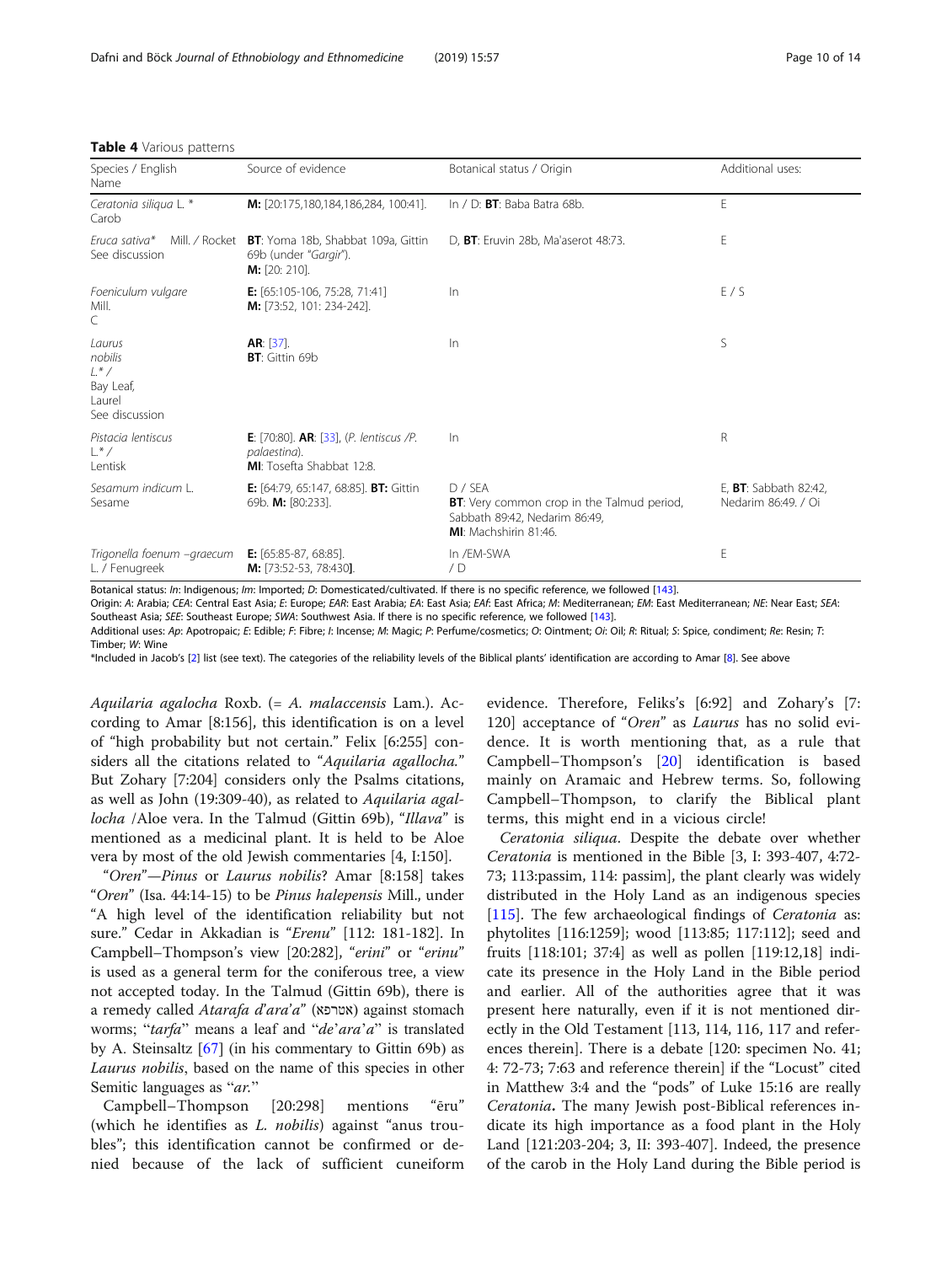quite certain; it is a common medicinal plant in the region [rev. 122].

"Brosh"–Cupressus/Juniperus: Amar [8:159-161] discusses in detail the different Jewish historical suggestions for the identification of "brosh," and summarizes: "it seems that we are speaking on an aggregate name for both genera Cupressus and especially Juniperus." Notably, Löw (Cupressus—[3, II:26-33] Juniperus—[3, II: 33- 38]) and Felix [6: 79-80] have the same view. According to Zohary [7:106], "It probably refers to Abies cilicica (Antoine & Kotchy) Carriére. Today, there is general agreement that the Akkadian word "burashu" denotes Juniper [112: 180-181). The Akkadian term for cypress is "shurmenu" [112: 184]. Some of the previous ideas on this issue [\[123](#page-13-0)–[125\]](#page-13-0) are not accepted today.

"Kikkayyon"–Ricinus/Lagenaria: Amar [8: 178-179] following [126: 352-354] suggests that the identification of the Hebrew "Kikkayyon" as Ricinus communis is of a "high but not sure level of identification's reliability" and that it could also be *Lagenaria vulgaris* Ser.  $( = L. \text{ sicer-}$ aria (Molina) Standl.). Although Lagenaria is known as a medicinal plant [\[127\]](#page-13-0), it is not as common a medicinal plant as Ricinus. Felix [6:136] mentions the possibility of Lagenaria being included, based on some old Jewish sources. He states that "the Talmudic tradition identifies 'Kikkayyon' as Ricinus based on philology and the Geonim (the presidents of the great Babylonian Talmudic schools) evidence that this plant is common in Babylonia." Zohary [7:193] did not mention the possibility of Lagenaria at all. We prefer to relate "Kikkayyon" to Ricinus because of its wide use as an important medicinal plant in the ancient world since ancient times [rev.128], including the Talmudic period (Shabbat 21a).

"La'ana"–Artemisia: According to Amar [8:163], the identification of the Biblical La'ana ((לענה is of "a low probability". He also noted several other candidates: Ecballium elaterium (L.) A. Rich., Citrullus colocynthis L., and Balanites aegyptiaca (L.) Del.. All of these species are known as important medicinal plants in the ancient Fertile Crescent (Artemisia spp. [[129](#page-13-0),[130](#page-13-0)]); E. elaterium [rev. 58]; C. colocynthis [[131](#page-13-0)] and B. aegyptiaca [\[132\]](#page-13-0). Feliks [6:200] opines: "It is common to identify La'ana as plants from the genus Artemisia which contain bitter juice." Zohary [7:184] identified two citations (Jeremiah 23:15 and Amos 5:7 as Artemisia herba-alba Asso, but "La'ana" appears in at least six more citations (Deuteronomy 29:18, Job 30:4, Proverbs 5:4, Lamentations 3:15 and 19, Hosea 10:4, Amos 6:12). The wormwood mentioned in Revelations 8:11 appears as "Apsinthos" in the Greek version. Padosch et al. [[133](#page-13-0)] commented: "The Greek equivalent to "Apsinthos" is used as a name for a star that fell into the waters and turned them bitter. The Greek word "Apsinthion"—undrinkable—is most probably the ancestor of the word "absinthe." The Talmud (Abodah Zara

30a) mentions preparing a special "Apsintin wine," which is still produced today [\[133\]](#page-13-0). Thus, we prefer to treat "La'ana" as Artemisia spp., especially A. herba alba, which is known as a common medicinal plant in the Middle East and North Africa  $[134-136]$  $[134-136]$  $[134-136]$  $[134-136]$ . A. absinthium L. is also well known as a medicinal plant [\[139\]](#page-13-0) and the wide use of A. absinthium in Egypt and Mesopotamia (Table [1\)](#page-4-0). B. aegyptiaca seems confined to rare oases [[137](#page-13-0)] and E. elaterium is rarely mentioned in ancient sources from the Holy Land [\[58\]](#page-12-0).

#### Conclusions

All our suggested BMPs are known as such also in Ancient Egypt and/or Mesopotamia (Tables [1](#page-4-0)–[4](#page-9-0)). Explicit evidence for use of medicinal plants is very rare in the Bible as well as in the Jewish post-Biblical writings. The comparison to adjacent ancient civilizations (in time and space) enables us to reconstruct the suggested list of BMP's. Examination of our list shows that all the plants in our suggested list are in continuous medicinal use in the Middle East down generations [\[138](#page-13-0)–[139](#page-13-0)] and are used in the Holy Land today [\[138](#page-13-0)–[141](#page-13-0)].

Shakya [[142](#page-13-0)] published a review, "Medicinal plants: future source of new drugs." His "top 25 bioactive compounds of medicinal plants" include Ricinus communis, Piper nigrum, Aloe vera, Nigella sativa, Artemisia absinthium, and Allium sativum. This list accounts for 24% of our suggested list of Biblical Medicinal Plants. As once spoken by King Solomon, "That which has been is what will be, That which is done is what will be done, And there is nothing new under the sun" (Ecclesiastes 1:9).

#### Abbreviations

AR: Archaeological evidence from the Holy Land; B: Old Testament; BT: Egypt; M: Mishna; NT: New Testament

#### Acknowledgements

The authors thank Peter Raven, Peter Bernhardt and Efraim Lev for their good advice and continuous encouragement.

#### Ethics approval and consent of participant

Not applicable.

#### Consent for publication.

Not applicable

#### Author's contributions

BB conducted the literature search of Egypt and Mesopotamia. AD did likewise for the Jewish sources. The paper was written jointly. Both authors read and approved the final manuscript.

#### Funding

BB' research was funded by the research project PGC2018-097821-B-100.

#### Availability of data and materials

Data sharing is not applicable to this article as no datasets were generated or analyzed during the current study.

#### Competing interests

The authors declare that they have no competing interests.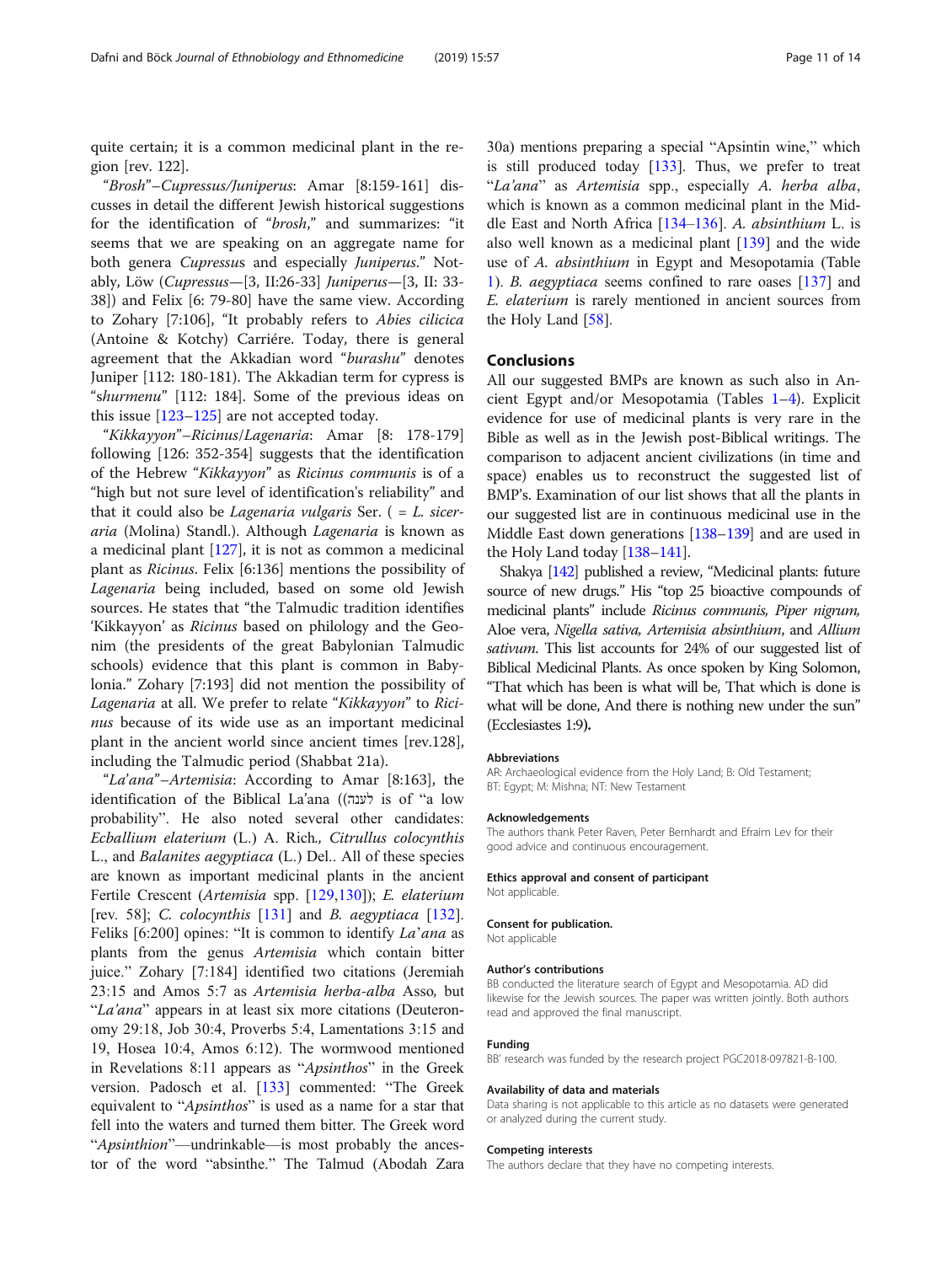#### <span id="page-11-0"></span>Author details

<sup>1</sup> Institute of Evolution and the Department of Evolutionary and Environmental Biology, University of Haifa, Haifa, Israel. <sup>2</sup>Institute of Mediterranean and Near Eastern Languages and Cultures (ILC), Spanish National Research Council (CSIC), Madrid, Spain.

#### Received: 4 July 2019 Accepted: 30 October 2019 Published online: 27 November 2019

#### References

- Duke JA. Medicinal Plants of the Bible. London: Trado-medic books; 1983. Jacob W. Medicinal plants of the Bible: Another view. In: Jacob I, Jacob W,
- editors. The healing past: pharmaceuticals in the Biblical and Rabbinic world. Leiden: Brill; 1993. p. 27–46.
- 3. Löw I. Die Flora der Juden. Alexander Kohut Memorial Foundation:Wien Leipzig. IV. Vols. 1924-1938.
- 4. Moldenke HN, Moldenke AL. Plants of the Bible. New York: Ronald Press; 1952.
- 5. Feldmann U. Plants of the Bible. Dvir: Tel Aviv; 1956. (In Hebrew)
- 6. Felix J. Plant world of the Bible. Massada: Tel Aviv; 1957.
- Zohary M. Plants of the Bible. Cambridge: Cambridge University Press; 1982.
- 8. Amar Z. Plants of the Bible. Reuben Mass: Jerusalem; 2012. (In Hebrew)
- 9. Włodarczyk Z. Review of plant species cited in the Bible. Folia Horticulturae. 2007;19:67–85.
- 10. Tristram HB. The natural history of the Bible: Being a review of the physical geography, geology, and meteorology of the holy land, with a description of every animal and plant mentioned in Holy Scripture. London: Society for promoting Christian knowledge; 1877.
- 11. Henslow G. The plants of the Bible. London: Religious Tract Society; 1896.
- 12. Hepper FN. Illustrated encyclopedia of Bible plants. Leicester: Inter Varsity Press; 1992.
- 13. Hepper FN. Baker encyclopedia of Bible plants: flowers and trees, fruits and vegetables. Baker Book: Grand Rapids, Michigan; 1992.
- 14. Maillat J, Maillat S. Les plantes dans la Bible. Paris: DésIris; 1999.
- 15. Musselman LJ. Figs, dates, laurel, and myrrh: plants of the Bible and the Quran. Portland: Timber Press; 2007.
- 16. Musselman LJ. A dictionary of Bible plants. Cambridge: Cambridge University Press; 2012.
- 17. Jensen HA. Plant world of the Bible. Bloomington: Author House; 2012.
- 18. Rosner F. Encyclopedia of medicine in the Bible and the Talmud. Jerusalem: Jason Aronson; 2000.
- 19. Borchardt JK. The beginnings of drug therapy: Ancient Mesopotamian medicine. Drug News Prospect. 2002;15:187–92.
- 20. Campbell-Thompson R. A Dictionary of Assyrian Botany. London: British Academy; 1949.
- 21. Von Deines H, Grapow H. Wörterbuch der ägyptischen Drogennamen. Berlin: Akademie-verlag; 1959.
- 22. Pommerening T. Heilkundlische Texte aus dem Alten Ägypten: Vorschlag zur Kommentierung und Übersetzung. In: Imhausen A, Pommerening T, editors. Translating writings of early scholars in the Ancient Near East, Egypt, Greece and Rome: methodological aspects with examples. Berlin – New York: Walter de Gruyter; 2016. p. 175-280.
- 23. Böck B. Zur Weitergabe und Verbreitung altmesopotamischen medizinischen Wissens. In: Kleber K, Neumann G, Paulus S, editors. Grenzüberschreitungen: Studien zur Kulturgeschichte des Alten Orients. Münster: Zaphon; 2018. p. 59–77.
- 24. Oppenheim AL. Chicago Assyrian dictionary. Chicago: Oriental Institute Chicago. Glückstadt: J.J. Augutstin Verlagsbuchhandlung; 1964-2005.
- 25. Soden von W. Akkadisches Handwörterbuch. 2 I-III. Wiesbaden: Otto Harrassowitz; 1972-1985.
- 26. Westendorf W. Handbuch der altägyptischen Medizin. Brill: Leiden; 1999.
- 27. Geller MJ. Renal and Rectal Disease Texts. Berlin, New York: Walter de Gruyter; 2005.
- 28. Crowfoot GMH, Baldensperger L. From cedar to hyssop. London: The Sheldon Press; 1932.
- 29. Niebuhr A. The ancient east No. II. The Tell El Amarna period. The relations of Egypt and western Asia in the fifteenth century B.C. according to the Tel El Amarna tablets by Carl Niebuhr. Translated Hutchinson J. London: David Nutt; 1901.
- 30. Langgut D, Shahack-Gross R, Arie E, Namdar D, Amrani A, Le Bailly M, Finkelstein I. Micro-archaeological indicators for identifying ancient cess

deposits: An example from Late Bronze Age Megiddo. Israel. Journal of Archaeological Science: Reports. 2016;9:375–85.

- 31. Weinstein-Evron M., Bratenkov S., Rosenberg D. A preliminary palynological analysis of Iron Age grinding stones from Tel Megiddo. In: Finkelstein I., Mario A., Martin S., Matthew J., Adams J., editors. Megiddo VI, The 2010– 2014 Seasons. Chapter 50. In press.
- 32. Dafni A, Khatib SA. Plants, demons and wonders: Plants folklore in the Holy Land. Olam Chadash: Tel Aviv; 2017.
- 33. Koh A., Yasur-Landau A., Cline EH. Characterizing a Middle Bronze palatial wine cellar from Tel Kabri, Israel. PloS One, 2014; 9(8), p.e106406. [https://](https://journa.ls.plos.org/plosone/article?id=10.1371/journal.pone.0106406) [journa.ls.plos.org/plosone/article?id=10.1371/journal.pone.0106406](https://journa.ls.plos.org/plosone/article?id=10.1371/journal.pone.0106406) (visited 13.4.16)
- 34. McGovern PE., Luley BP., Rovira N., Mirzoian A., Callahan MP., Smith KE., Hall GR., Davidson T., Henkin JM. Beginning of viniculture in France. Proceedings of the National Academy of Sciences. 2013; 110:10147-10152. [https://www.](https://www.pnas.org/content/pnas/110/25/10147.full.pdf) [pnas.org/content/pnas/110/25/10147.full.pdf](https://www.pnas.org/content/pnas/110/25/10147.full.pdf) (visited 13.4.16)
- 35. Namdar D, Gilboa A, Neumann R, Finkelstein I, Weiner S. Cinnamaldehyde in early iron age Phoenician flasks raises the possibility of Levantine trade with South East Asia. Mediterranean Archaeology & Archaeometry. 2013;13:1–19.
- 36. Kislev ME, Simchoni O, Melamed Y, Maroz L. Flax seed production: evidence from the early Iron Age site of Tel Beth-Shean, Israel and from written sources. Vegetation History and Archaeobotany. 2011;20:579–84.
- 37. Weiss E, Kislev ME. Plant remains as indicators for economic activity: a case study from Iron Age Ashkelon. J Archaeol Sci. 2004;31:1–13.
- Harrison RK. Healing herbs of the Bible. Brill: Leiden; 1966.
- 39. Byl SA. The essence and use of perfume in ancient Egypt. MA Thesis. 2012. Ancient Near Eastern Studies. University of South Africa.
- 40. Ghalioungui P. The house of life: magic and medicine in ancient Egypt. Amsterdam: B.M. Israël, Boekhandel en Antiquariaat NV; 1973.
- 41. Nunn JF. Ancient Egyptian Medicine. Norman: University of Oklahoma Press; 2002.
- 42. Böck B. Babylonische Divination und Magie als Ausdruck der Denkstrukturen des altmesopotamischen Menschen. In: Renger J., editor. Babylon: Focus mesopotamischer Geschichte, Wiege früher Gelehrsamkeit, Mythos in der Moderne. 2. Internationales Colloquium der Deutschen Saarbrücken: Orient-Gesellschaft; 1999. p 409-425.
- 43. Ritner RK. The mechanics of ancient Egyptian magical practice. Studies in Ancient Oriental Civilization 54. Chicago: Oriental Institute of the University of Chicago; 1993.
- 44. Böck B. The healing goddess Gula. Towards an understanding of ancient Babylonian medicine. Leiden–Boston: Brill; 2014.
- 45. Geller MJ. Ancient Babylonian medicine: theory and practice. New Jersey: John Wiley-Blackwell; 2010.
- 46. Abusch T. Exorcism. I. Ancient Near East and Hebrew Bible/Old Testament. In: Allison DC. Jr., et al., editors. The Encyclopedia of the Bible and its reception. Berlin and Boston: Verlag Walter de Gruyter. 2014; 8: 513-519.
- 47. Van der Toorn K. Sin and sanction in the Israel and Mesopotamia. Assen: an Gorcum. Studia Semitica Neerlandica. 22. 1985.
- 48. Krymow V. Healing plants of the Bible: history, lore and meditations. Glasgow: Wild Goose Publications; 2002.
- 49. Kubo S. A Reader's Greek-English lexicon of the New Testament. Berrien Springs, Michigan: Andrews University Press; 1971.
- 50. Vine WE. Vines expository dictionary of New Testament words. Lulu. com: Morrisville, North Carolina; 2015.
- 51. Schonfield HJ. The Original New Testament. Editor and translator. New York: Harper & Row: 1985.
- 52. Feldmann U. Plants of the Mishna. Dvir: Tel Aviv; n.d. (In Hebrew)
- Kerner R. Medical materials and their use during the early Roman Era in Israel. PhD thesis. Martin Department of the Land of Israel Studies and Archaeology. Ramat Gan: Bar Ilan University, Israel. 2006.
- 54. Budge EAW. The divine origin of the craft of the herbalist. London: Culpeper House;1928. [https://ia800804.us.archive.org/18/items/b29826603/](https://ia800804.us.archive.org/18/items/b29826603/b29826603.pdf) [b29826603.pdf](https://ia800804.us.archive.org/18/items/b29826603/b29826603.pdf) (visited 18.4.16)
- 55. Falk JD. The plants of Mari and Ugarit with special reference to the Hebrew Bible. PhD Dissertation. Philadelphia: The Dropsie College for Hebrew and Cognate Learning; 1966.
- 56. Scurlock J. Getting smashed at the victory celebration, or what happened to Esarhaddon's so-called vassal treaties and why. In: May NN, editor. Iconoclasm and text destruction in the ancient Near East and beyond. Chicago: Oriental Institute of the University of Chicago; 2012. p. 175–86.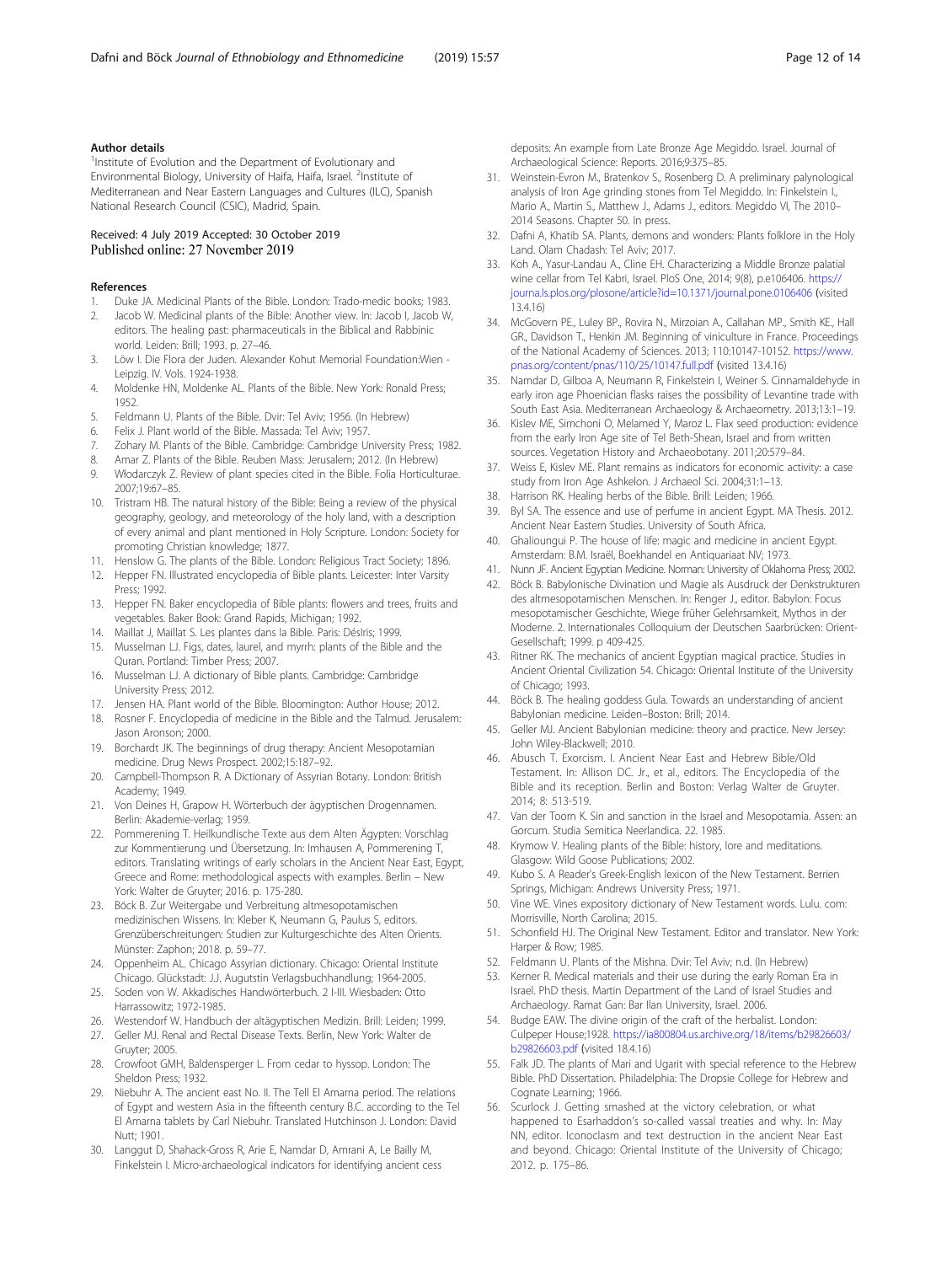- <span id="page-12-0"></span>57. Waniakowa J. Mandragora and Belladonna–the names of two magic plants. Studia Linguistica, Universitatis Iagellonicae Cracoviensis. 2007; 124:161–73.
- 58. Dafni A. Benítez GC., Blanché C., Rammón-Laca L., Petanidou T., Aytaç B., Horvat M., Lucchese F., Geva-Kleinberger. A. The etymological, ecological, historical and ethnobotanical roots of the vernacular names of Ecballium elaterium (L.) Rich. (Squirting cucumber). The Journal of Ethnobiology and Traditional Medicine. Photon. 2013;119:515–37.
- 59. Riddle JM. Introduction. In: Jacob I., Jacob W. editors. The Healing Past: pharmaceuticals in the Biblical and Rabbinic world. Leiden: Brill; 1993. Pp. Xi-Xv.
- 60. Attia A, Buisson G. BAM 1 et consorts en transcription. Journal des Medecines Cuneiformes. 2012;19:22–50.
- 61. Scurlock JA. Proposal for identification of a missing plant: Kamantu/ Ú ÁB. DU = Lawsonia inermis L. " henna". Wiener Zeitschrift für die Kunde des Morgenlandes. 2007: 97; 491-520.
- 62. Heessel NP. Reading and interpreting medical cuneiform texts methods and problems". Le Journal des Médecines Cunéiformes. 2004:3; 2–9.
- 63. Geller MJ. Reviews of books-The healing past: pharmaceuticals in the Biblical and Rabbinic world edited by Irene Jacob and Walter Jacob. Journal of the American Oriental Society. 1995;115:326.
- 64. Germer R. Ancient Egyptian pharmaceutical plants and the eastern Mediterranean. In: Jacob I, Jacob W, editors. The healing past: pharmaceuticals in the Biblical and Rabbinic world. Leiden: Brill; 1993. p. 69–80.
- 65. Manniche L. An ancient Egyptian herbal. Austin: University of Texas Press and London: British Museum. 1989.
- 66. Du Toit JS, Naudé JA. Lost in translation: designation, identification and classification of flora in translated Biblical Hebrew texts. Journal of Northwest Semitic Languages. 2005;31:33–58.
- 67. Steinsaltz A. Talmud Bavli (Hebrew translation). Jerusalem: Hamachon HaIsraeli Lepirsumim Talmudiim; 1967-2010.
- 68. Aboelsoud NH. Herbal medicine in ancient Egypt. Journal of Medicinal Plants Research. 2010;4:82–6.
- 69. Leake CD. The old Egyptian medical papyri. Lawrence: University of Kansas; 1952.
- 70. Germer R. Untersuchungen über Arzneipflanzen im alten Ägypten (PhD. Thesis). Hamburg; 1979.
- 71. Tavernier J. KADP 36: Inventory, plant list, or lexical exercise? In: Biggs RD., Meyer J., Roth MT., editors. Proceedings of the 51st Rencontre Assyriologique Internationale. Chicago: The Oriental Institute of the University of Chicago. Studies in Ancient Oriental Civilizations. 2008;62:191–202.
- 72. Fincke JC. Cuneiform tablets on eye diseases: Babylonian sources in relation to the series diš na igiII-šú gig. In Attia A., Buisson G., editors. Advances in Mesopotamian medicine from Hammurabi to Hippocrates: Proceedings of the International Conference. Oeil Malade et Mauvais Oeil. Paris Collège de France. Brill; 2009. p 79-104.
- 73. Giusfredi F. The Akkadian medical text KUB 37.1. Altorientalische Forschungen. 2012; 39:49-63.
- 74. Amar Z. The Afarsemon from Ein Gedi and the story of Massada. Judea and Samaria Studies. 2012;21:227–34 (In Hebrew).
- 75. Bryan PW. The Papyrus Ebers. London: Geoffrey Bles; 1930.
- 76. Purnima BM, Kothiyal P. A review article on phytochemistry and pharmacological profiles of Nardostachys jatamansi DC-medicinal herb. Journal of Pharmacognosy and Phytochemistry. 2015;3:102–6.
- 77. Balakumbahan R, Rajamani K, Kumanan K. Acorus calamus: an overview. Journal of Medicinal Plants Research. 2010;4:2740–5.
- 78. Scurlock J. Sourcebook for ancient Mesopotamian medicine (writings from the ancient world). Society of Biblical Literature: Atlanta; 2014.
- 79. Powell MA. Obst und Gemüse. A. I. Mesopotamien. In: Dietz O. Edzard (Hg.). Reallexikon der Assyriologie und Vorderasiatischen Archäologie. Berlin-New York: de Gruyter; 2003–2005; 10:13–22.
- 80. Heessel NP, Al-Rawi FN. Tablets from the Sippar library XII. A medical therapeutic text. Iraq. 2003;65:221–39.
- 81. Böck B. On medical technology in Ancient Mesopotamia. In: Attia A, Buisson G, editors. Advances in Mesopotamian medicine: From Hammurabi to Hippocrates. Leiden – Boston: Brill; 2009. Pp. 105-128.
- 82. Parpola S. Letters from Assyrian scholars to the kings Esarhaddon and Assurbanipal. Verlag Butzon & Bercker Kevelaer, Neukirchener Verlag: Neukirchen-Vluyn; 1983.
- 83. Salin S. Transmission and interpretation of therapeutic texts. Šumma amēlu muḫḫašu umma ukāl: a case study. Distant Worlds Journal. 2016;1:117–32.
- 84. Langgut D, Gadot Y, Porat N. Lipschits. O. Fossil pollen reveals the secrets of the royal Persian garden at Ramat Rahel, Jerusalem. Palynology. 2013;37: 115–29.
- 85. Langgut D. Prestigious fruit trees in ancient Israel: first palynological evidence for growing Juglans regia and Citrus medica. Israel Journal of Plant Sciences. 2015;62:98–110.
- 86. Jursa M. Die Kralle des Meeres and andere Aromata. Philologisches und Historisches zwischen Anatolien und Sokotra: analecta semitica in memoriam Alexander Sima, 2009. Pp. 147-180.
- 87. Heessel NP. The Babylonian physician Rabâ-ša-Marduk. Another look at physicians and exorcists in the ancient Near East. In: Attia A., Buisson G., editors. Advances in Mesopotamian Medicine: From Hammurabi to Hippocrates. Leiden – Boston: Brill; 2009. Pp. 13-28.
- 88. Kinnier-Wilson JK. The Assyrian pharmaceutical series URU. AN. NA: MAŠTAKAL. Journal of Near Eastern Studies. 2005;64:45–52.
- 89. Levey M. Ancient chemical technology in a Sumerian pharmacological tablet. Journal Chemical Education. 1955;32:11 [https://pubs.acs.org/doi/](https://pubs.acs.org/doi/abs/10.1021/ed032p11) [abs/10.1021/ed032p11](https://pubs.acs.org/doi/abs/10.1021/ed032p11).
- 90. Limet H. Les Sumériens et les plantes. Horn: Verlag Ferdinand und Söhne GmbH. Beiheft Archiv für Orientforschung. 1982;19:257–70.
- 91. Bottéro, J. Mesopotamia: Writing, reasoning, and the gods. Chicago: University of Chicago Press; 1995.
- 92. Foster JT., Allan GJ., Chan AP., Rabinowicz PD., Ravel J., Jackson PJ., Keim P. Single nucleotide polymorphisms for assessing genetic diversity in castor bean (Ricinus communis). BMC Plant Biology. 2010.10(1). <https://bmcplantbiol.biomedcentral.com/articles/10.1186/1471-2229-10-13> (visited 16.4.16)
- 93. Waetzoldt H. "Rohr" und dessen Verwendungsweisen anhand der neusumerischen Texte aus Umma. Cambridge: Sumerian Agriculture Group, Faculty of Oriental Studies. BSA. 1992;6:125–46.
- 94. Stol M. Leder (industrie). In: Edzard DO, editor. Reallexikon der Assyriologie und Vorderasiatischen Archäologie. Berlin-New York: de Gruyter; 1980-1983. p. 527–43.
- 95. Grace O, Buerki S, Symonds MR, Forest F, van Wyk AE, Smith GF, Klopper RR, Bjorå CS, Neale S, Demissew S, Simmonds MS. Evolutionary history and leaf succulence as explanations for medicinal use in aloes and the global popularity of Aloe vera. BMC Evolutionary Biology. 2015; 15: (1) 29. [https://](https://bmcevolbiol.biomedcentral.com/articles/10.1186/s12862-015-0291-7) [bmcevolbiol.biomedcentral.com/articles/10.1186/s12862-015-0291-7](https://bmcevolbiol.biomedcentral.com/articles/10.1186/s12862-015-0291-7) (visited 13.7.16)
- 96. Zeist Van W. Some notes on second millennium BC plant cultivation in Syrian Jazira. In: Gasch H., Tarnet M., editors. Cinquante-deux Réflexions sur le Proche-Orient Ancien, Offertes en Hommage à Léon De Meyer. Leuven: Peeters; 1994. Pp. 541-553.
- 97. Chapman MA., Burke JM. DNA sequence diversity and the origin of cultivated safflower (Carthamus tinctorius L.; Asteraceae). BMC Plant Biology. 2007; 7:(1), p.60. [https://bmcplantbiol.biomedcentral.com/articles/10.1186/14](https://bmcplantbiol.biomedcentral.com/articles/10.1186/1471-2229-7-60) [71-2229-7-60](https://bmcplantbiol.biomedcentral.com/articles/10.1186/1471-2229-7-60) (visited 3.4.16)
- 98. Ross IA. Medicinal plants of the world Vol 3. Totowa, New Jersey: Humana Press; 2005.
- 99. Parsa A. Medicinal plants and drugs of plant origin in Iran. IV. Plant Foods for Human Nutrition (formerly Qualitas Plantarum). 1960;7:65–136.
- 100. Haussperger M. Die Krankheiten des Verdauungstraktes. Die Welt des Orients. 2002; 1:33-73. Hui-Lin L. The origin of cultivated plants in Southeast Asia. Economic Botany. 1970;24:3–19.
- 101. Farber W. Altassyrisch addahšū und hazuannū, oder von Safran, Fenchel, Zwiebeln und Salat. Zeitschrift für Assyriologie und Vorderasiatische Archäologie. 1991;81:234–42.
- 102. Weinstein B. Biblical evidence of spice trade between India and the land of Israel: a historical analysis. Indian Historical Review. 2000;27:12–28.
- 103. Ben-Yehoshua S, Borowitz C, Hanuš LO. Frankincense, Myrrh, and Balm of Gilead: ancient spices of southern Arabia and Judea. Horticultural Reviews. 2012;39:1–76.
- 104. Gilboa A, Namdar D. On the beginnings of south Asian spice trade with the Mediterranean region: a review. Radiocarbon. 2015;57:265–83.
- 105. Bisset NG, Bruhn JG, Curto S, Holmstedt B, Nyman U, Zenk MH. Was opium known in 18th dynasty ancient Egypt? An examination of materials from the tomb of the chief royal architect Kha. Journal of Ethnopharmacology. 1994; 41: 99-106.Merrillees RS. Highs and lows in the Holy Land: opium in Biblical times. Eretz-Israel: Archaeological, Historical and Geographical. Studies. 1989:148–53.